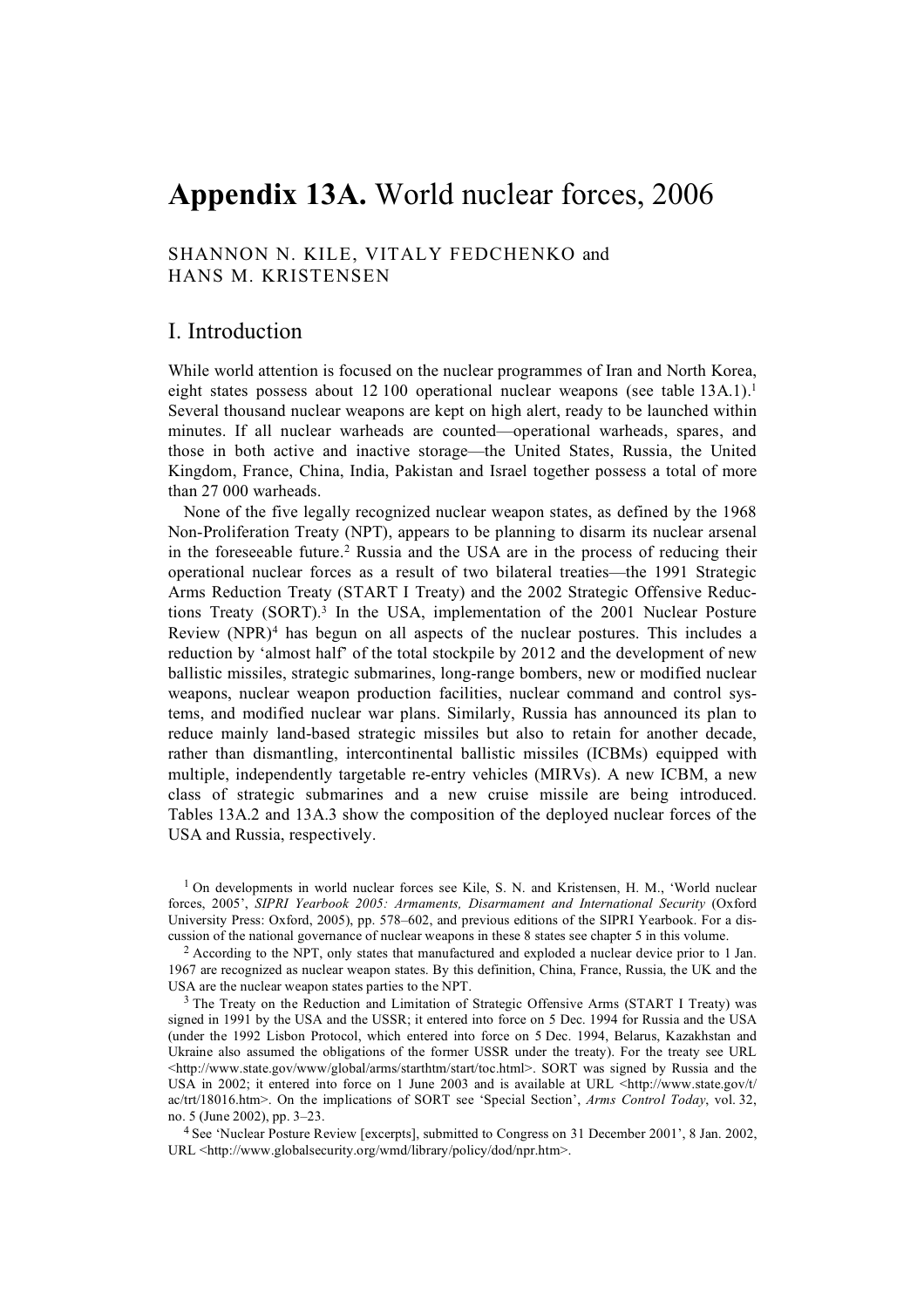| Country <sup><math>a</math></sup> | Strategic<br>warheads | Non-strategic<br>warheads | Total number<br>of warheads |
|-----------------------------------|-----------------------|---------------------------|-----------------------------|
| <b>USA</b>                        | 5 0 2 1               | 500                       | 5 5 $21^b$                  |
| Russia                            | 3 3 5 2               | 2 3 3 0                   | 5 682 $^c$                  |
| UK.                               | $185^d$               |                           | 185                         |
| France                            | 348                   |                           | 348                         |
| China                             | $\sim$ 130            | $\gamma^e$                | ~130                        |
| India                             |                       |                           | $\sim 50$                   |
| Pakistan                          |                       |                           | $\sim 60$                   |
| Israel                            |                       |                           | $100 - 200$                 |
| <b>Total</b>                      |                       |                           | ~12~100                     |

**Table 13A.1.** World nuclear forces, by number of deployed warheads, January 2006

*<sup>a</sup>* North Korea claimed in 2005 that it had developed nuclear weapons, although there is no public information to verify this claim.

*b* The total US stockpile, including reserves, contains *c*. 10 000 warheads. In addition, 5000 plutonium cores (pits) are in storage as a strategic reserve, while another 7000 pits make up most of 34 tons of weapon-grade plutonium declared in excess of military needs.

*<sup>c</sup>*The total Russian stockpile contains roughly 16 000 warheads, of which *c*. 10 100 are in storage and/or awaiting dismantlement.

*d* Some warheads on British strategic submarines have sub-strategic missions.

*e* The existence of operational Chinese non-strategic warheads is uncertain.

*f* The stockpiles of India, Pakistan and Israel are thought to be only partly deployed.

The nuclear arsenals of China, the UK and France are considerably smaller than those of the USA and Russia. Data on their delivery vehicles and nuclear warhead stockpiles are presented in tables 13A.4–13A.6. China is about to deploy a new generation of strategic missiles, but it remains unclear whether it intends to deploy a significantly larger strategic nuclear force or a more modern force of relatively the same size. France is currently engaged in developing and deploying a new generation of nuclear-powered ballistic-missile submarines (SSBNs), submarine-launched ballistic missiles (SLBMs) and air-launched nuclear weapons, although the number of operational warheads may decrease somewhat with the introduction of the new SLBM around 2010. Unlike any of the other nuclear weapon states, France continues to deploy nuclear weapons on its surface fleet in peacetime. The British nuclear weapon stockpile has levelled out at about 200 warheads: the UK is the only one of the five nuclear weapon states that is not known to have new nuclear weapon systems under development. Yet, the UK appears to have begun a multi-year programme to extend the service life of the warhead on the Trident II (D-5) SLBM, and it will soon face a decision about the future of its nuclear deterrent after the Trident system reaches the end of its scheduled service life.

It is particularly difficult to obtain public information about the nuclear arsenals of the three states that are not parties to the NPT—India, Pakistan and Israel. The information that is available is limited and often contradictory. India and Pakistan are both expanding their operational nuclear strike capabilities, while Israel appears to be waiting to see how the situation in Iran develops. Tables 13A.7–13A.9 provide information about the status of the Indian, Pakistani and Israeli nuclear arsenals.

The figures in the tables are estimates based on public information and contain some uncertainties, as reflected in the notes.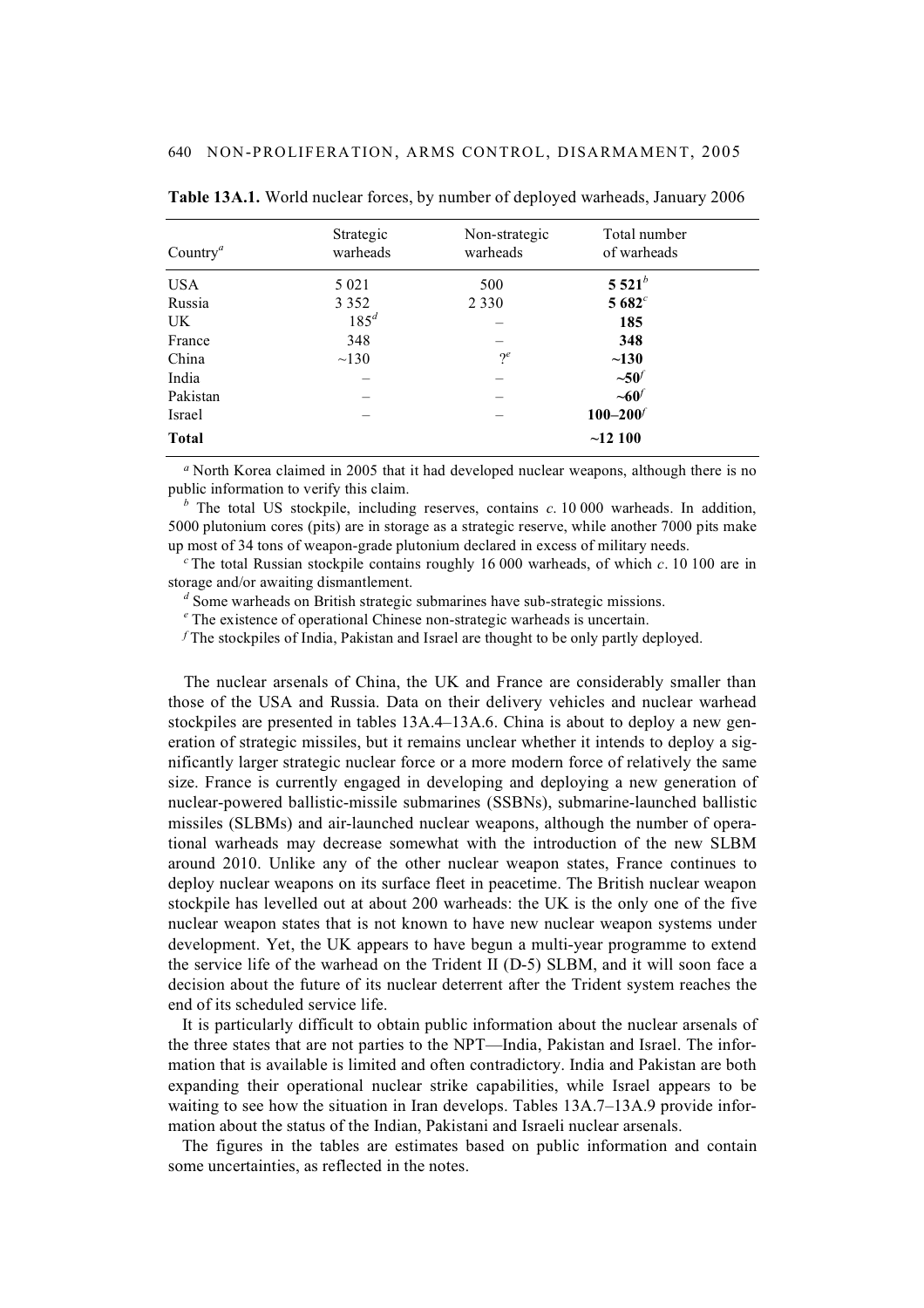# II. US nuclear forces

As of January 2006, the USA maintained an estimated stockpile of approximately 5500 active or operational nuclear warheads,<sup>5</sup> consisting of more than 5000 strategic and 500 non-strategic warheads. Another 215 warheads are spares. More than 4200 inactive warheads are in reserve, for a total stockpile of about 10 000 warheads.

Of the current US stockpile, more than 4000 warheads are expected to be retired for dismantlement by 2012 as a result of the 2004 Nuclear Weapons Stockpile Plan. Most of these warheads will come from the large reserve of inactive warheads, while a smaller number will come from warheads removed from operational status as a result of SORT implementation. This will leave a stockpile of nearly 6000 warheads.

 Because SORT does not include verification measures, and because the START I Treaty expires in 2009, monitoring the development of Russian and US strategic nuclear forces will be increasingly difficult. Much like during the cold war, satellite surveillance and human intelligence will once again be the primary means with which the world's two largest nuclear weapon powers monitor—and potentially misunderstand—each other's nuclear force developments.

In parallel with adjusting the nuclear forces, the US Department of Defense (DOD) has upgraded its nuclear strike plans to reflect new presidential guidance and a transition in war planning from the Single Integrated Operational Plan (SIOP) of the cold war to a set of smaller and more flexible strike plans designed to defeat today's adversaries. The new central strategic war plan is known as OPLAN (Operations Plan) 8044. Former chairman of the Joint Chiefs of Staff General Richard B. Meyers described some of the planning changes in congressional testimony in February 2005: '[US Strategic Command] has revised our strategic deterrence and response plan that became effective in the fall of 2004. This revised, detailed plan provides more flexible options to assure allies, and dissuade, deter, and if necessary, defeat adversaries in a wider range of contingencies'.<sup>6</sup>

One example of this adjustment is CONPLAN (Concept Plan) 8022, a plan for the quick use of nuclear, conventional, or information warfare capabilities to destroy pre-emptively, if necessary—'time-urgent targets' anywhere in the world. Defense Secretary Donald Rumsfeld issued an Alert Order in early 2004 that directed the military to put CONPLAN 8022 into effect. As a result, the pre-emption policy of the administration of President George W. Bush is now operational for long-range bombers, strategic submarines and presumably ICBMs.

### **Land-based ballistic missiles**

On the basis of the estimate for January 2006, the US ICBM force was reduced in 2005 by 10 missiles with the retirement of the Peacekeeper (MX) ICBM. The 500 W87 warheads from the 50 retired Peacekeeper missiles will be modified to replace W62 warheads on Minuteman ICBMs beginning in financial year (FY) 2006. With a yield of 310 kt, the W87 is nearly twice as powerful as the W62, which will

<sup>5</sup> This estimate for operational warheads is 600 warheads above the estimate for 2005 owing to new information about the composition of the active and inactive stockpiles. See Kile and Kristensen (note 1), p. 580.

<sup>6</sup> Myers, R. B., General, US Air Force, Chairman of the Joint Chiefs of Staff, Posture Statement before the Senate Armed Services Committee, 17 Feb. 2005, URL <http://www.senate.gov/~armed services/statemnt/2005/February/Myers%2002-17-05.pdf>, p. 32.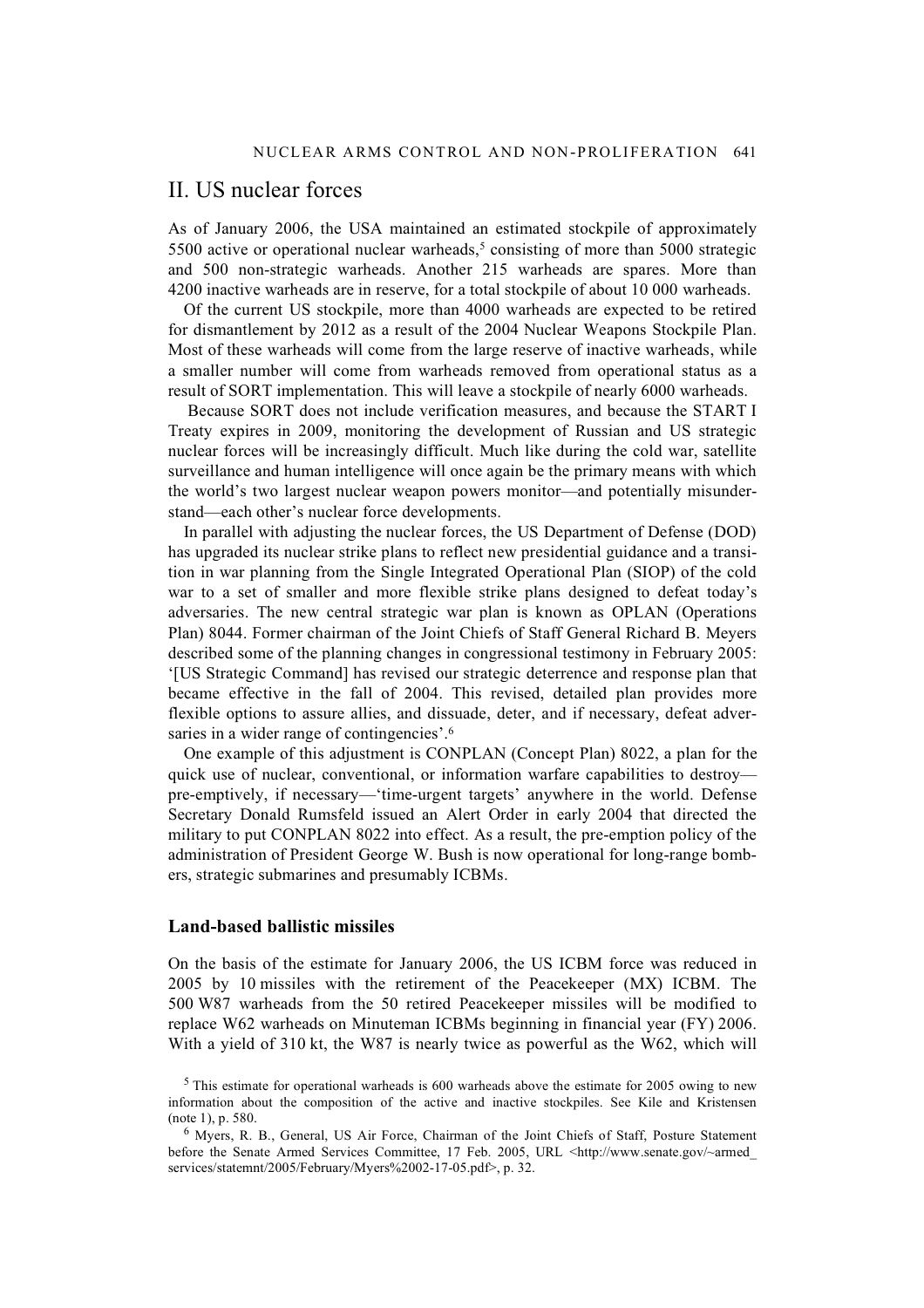#### 642 NON-PROLIFERATION, ARMS CONTROL, DISARMAMENT, 2005

broaden the range of hardened targets that can be held at risk with the Minuteman force. The W62 will be retired by 2009. During 2005 work continued on modernizing the guidance and propulsion systems of the Minuteman ICBM force.

The USA abandoned the START II Treaty in 2002 and now plans to retain a multiple warhead capability for its ICBM force. The number of warheads deployed on ICBMs will be reduced to 500 to comply with the SORT ceiling of no more than 2200 operationally deployed strategic warheads by 2012. However, hundreds of additional ICBM warheads will be retained in the 'responsive force' reserve for potential uploading onto Minuteman missiles.

Four Minuteman IIIs were test-launched in 2005 from Vandenberg Air Force Base (AFB) in California; three with a single re-entry vehicle and one with three re-entry vehicles. One of the missiles with a single re-entry vehicle (from Malmstrom AFB) was a demonstration test for adapting the W87 warhead from the retired MX/Peacekeeper for deployment on the Minuteman III.7

Work is continuing on designing a new ICBM to begin replacing Minuteman III missiles from 2018. The Mission Need Statement (MNS) for the new ICBM states that nuclear weapons will 'continue to play a unique and indispensable role in US security policy' and that a credible and effective land-based nuclear deterrent force 'beyond 2020' will 'prepare the US for an uncertain future by maintaining US qualitative superiority in nuclear war-fighting capabilities in the 2020–2040 time frame'.8

### **Ballistic missile submarines**

The Trident I (C-4) SLBM was retired in October 2005 after 26 years of service when the USS *Alabama* offloaded the last 24 operational C-4 missiles. The *Alabama*, along with three other former C-4-equipped SSBNs, will be converted to carry the longerrange and more accurate D-5 SLBM. The USS *Alaska* and USS *Nevada* have already been converted, while USS *Henry M. Jackson* and USS *Alabama* will be converted in 2006 and 2007, respectively.

The build-up of the SSBN force in the Pacific continued in 2005 with the transfer of two more boats from Kings Bay in Georgia to Bangor in Washington. The USS *Louisiana* arrived in its new homeport at Bangor in October, followed by the USS *Maine* in November. The transfers boost the Pacific SSBN fleet to nine boats, leaving only five SSBNs in the Atlantic, the lowest number there since ballistic missileequipped submarines were first deployed to sea, in 1961. The SSBNs are being transferred to increase targeting of China, although SSBNs in the Pacific also target Russia and North Korea.

The US Navy purchased five more D-5 SLBMs in the FY 2006 budget, and production of the missile has been extended through 2013 for a total of 561 missiles. The development of a Life Extension (LE) programme for 108 older D-5s will allow them to match the service life of the Trident SSBN force, which has been extended through 2042.

<sup>7</sup> The 2006 Quadrennial Defense Review decided to reduce the ICBM force by 50 missiles, to 450 missiles, beginning in FY 2007. US Department of Defense, Office of the Secretary of Defense, Quadrennial Defense Review, 6 Feb. 2006, URL <http://www.defenselink.mil/qdr/report/Report2006  $0203$  ndf>.

<sup>8</sup> US Department of the Air Force, HQ, Air Force Space Command/Data Records Management, 'Final Mission Need Statement (MNS), AFSPC 001-00: Land-Based Strategic Nuclear Deterrent', Acquisition Category One (ACAT I), 18 Jan. 2002, p. 2.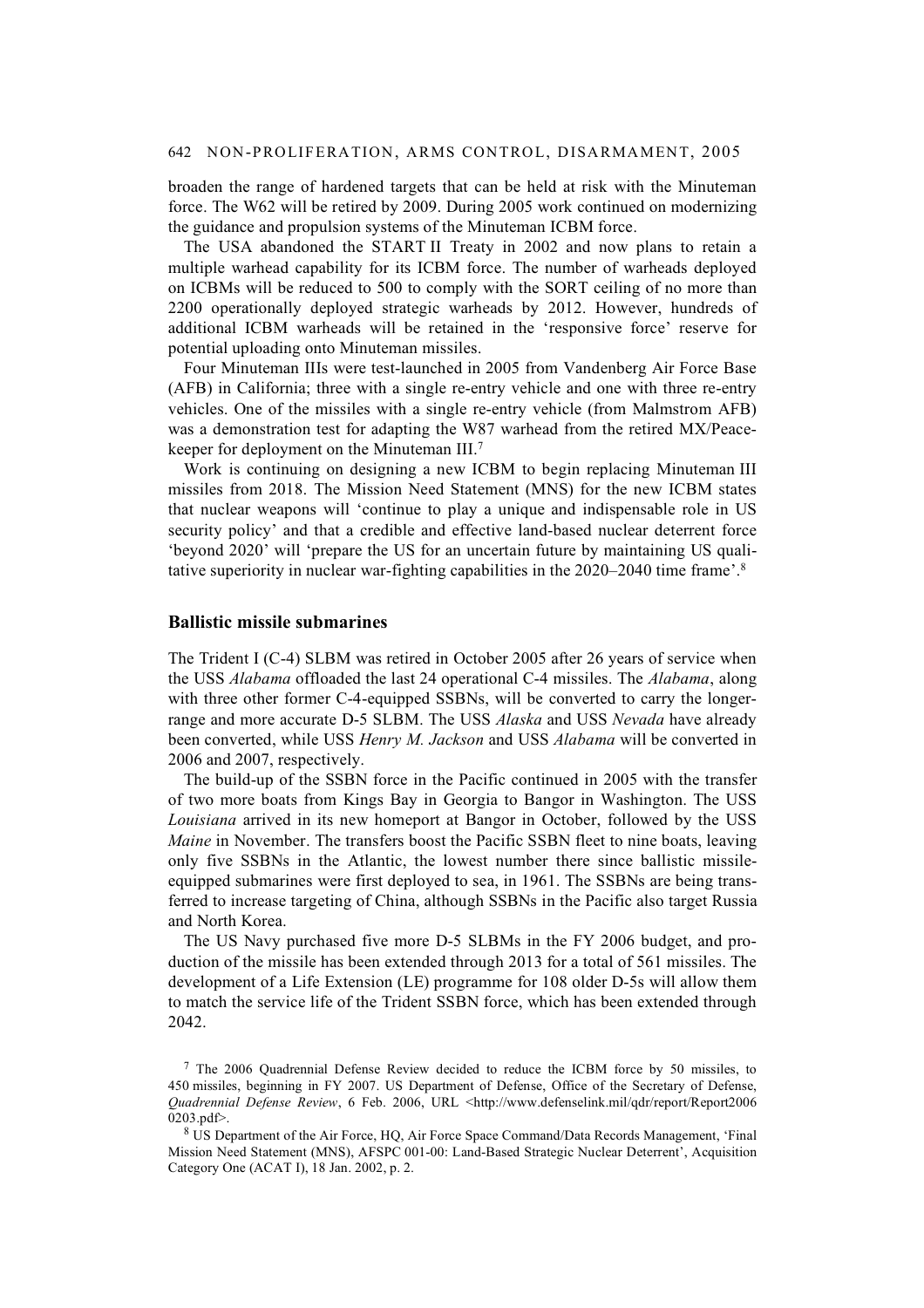Five D-5 missiles were flight-tested in 2005, four from two US SSBNs and one from a British SSBN. The first test, carried out from the USS *Tennessee* (SSBN-734) off Florida in March, involved the launch of a missile in the shortest trajectory ever flown by a US SLBM: 1200 nautical miles (2222 km). The re-entry vehicle was equipped with an 'accuracy adjunct', using a three-axis flap system developed by Lockheed Martin, which enabled manoeuvring of the re-entry vehicle to 'GPS-like accuracy' (within 10 metres). Both nuclear and conventional warhead strikes were simulated.

The modernization of the W76 warhead continues with three specific efforts under way. One involves an LE programme that *inter alia* replaces the arming, firing and fuzing (AF&F) system on the W76/Mk4 re-entry vehicle to add a ground-burst capability that will significantly enhance the lethality of the weapon against harder targets. The modified warhead, which will be called the W76-1, may permit a reduction of the explosive yield. A second effort involves adding the 'accuracy adjunct' to the Mk4 re-entry vehicle to enhance the effectiveness of the W76-1/Mk4 and to enable deployment of conventional warheads on the Trident II (D-5) SLBM. The third effort involves a design incorporating the W76-1 on the larger Mk5 re-entry vehicle normally used for the W88 warhead in order to relax the design constraints required when using the smaller Mk4 re-entry vehicle.<sup>9</sup>

#### **Long-range bombers**

The size of the US bomber force remained unchanged in 2005, but the aircraft and their nuclear weapons continued to be upgraded.

The US Air Force is replacing its bombers' ultra-high frequency (UHF) and veryhigh frequency (VHF) radios and satellite communications (SATCOM) with a new communications system to receive beyond-line-of-sight (BLOS) voice and data. This will allow crews to review full mission plans en route to their targets. An Extremely High Frequency (EHF) satellite communication will also be added to ensure that the bombers have secure BLOS communications in its nuclear mission.

The installation of the Avionics Midlife Improvement (AMI) on the B-52H, which is the only carrier of the air-launched cruise missile (ALCM) and the advanced cruise missile (ACM), began in 2005 to improve the aircraft's navigation and nuclear weapon delivery capabilities. The installation work is expected to be completed in September 2008. The existing Air Force satellite communications (AFSATCOM) radio will also be replaced by EHF radio to improve communications in nuclear strike scenarios.

The US Air Force is studying options for a new long-range strike aircraft to eventually replace the current bomber force. It is also studying options for a nextgeneration nuclear cruise missile. One possibility is a multi-service enhanced cruise missile (ECM) with a nuclear payload and longer range to support global strike missions against 'targets deep within future high threat anti-access environments', according to Air Force documents. Delivery is envisioned from bombers or from various ground- or sea-based platforms.

<sup>9</sup> The 2006 Quadrennial Defense Review decided to replace nuclear warheads on 24 Trident II (D-5) missiles with conventional warheads for deployment in 2008. The intention is to mix conventional and nuclear missiles throughout the SSBN fleet—a plan which, if approved by Congress, could have a significant impact on crisis stability if the launch of a conventionally armed D-5 SLBM were misinterpreted by a nuclear adversary as a pre-emptive nuclear strike. US Department of Defense (note 7).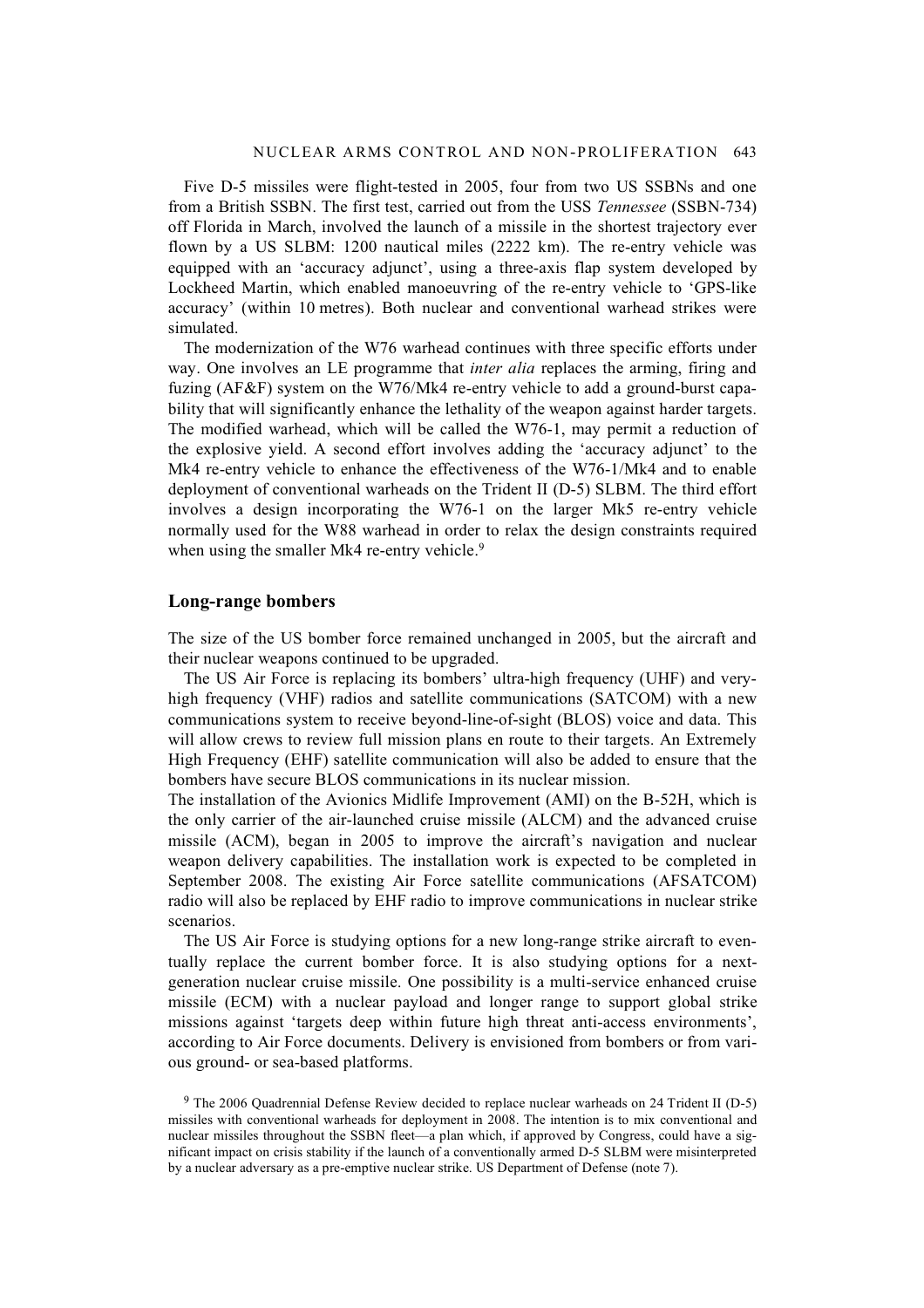| Type                                                   | Designation           | No.<br>deployed | Year first<br>deployed | Range<br>$(km)^a$ | Warheads<br>x yield                            | Warheads         |
|--------------------------------------------------------|-----------------------|-----------------|------------------------|-------------------|------------------------------------------------|------------------|
| <b>Strategic forces</b><br><b>Bombers</b> <sup>b</sup> |                       |                 |                        |                   |                                                |                  |
| $B-52H$                                                | <b>Stratofortress</b> | 85/56           | 1961                   | 16 000            | $ALCM$ 5-150 kt                                | 1~000c           |
| $B-2$                                                  | Spirit                | 21/16           | 1994                   | 11 000            | $ACM$ 5-150 kt<br><b>Bombs</b>                 | 400<br>$555^d$   |
| Subtotal                                               |                       | 106/72          |                        |                   |                                                | 1955             |
| $ICBMs^e$                                              |                       |                 |                        |                   |                                                |                  |
| $LGM-30G$                                              | Minuteman III         |                 |                        |                   |                                                |                  |
|                                                        | $Mk-12$               | 50              | 1970                   | 13 000            | 3 x 170 kt                                     | 150              |
|                                                        |                       | 150             |                        |                   | $1 \times 170$ kt <sup><math>\ell</math></sup> | 150              |
|                                                        | $Mk-12A$              | 300             | 1979                   | 13 000            | $2 - 3x335$ kt                                 | 750              |
| Subtotal                                               |                       | 500             |                        |                   |                                                | 1050             |
| SSBNs/SLBMsg                                           |                       |                 |                        |                   |                                                |                  |
| <b>UGM-133A</b>                                        | Trident II (D-5)      |                 |                        |                   |                                                |                  |
|                                                        | $Mk-4$                | n.a.            | 1992                   | >7400             | $6 \times 100$ kt                              | 1632             |
|                                                        | $Mk-5$                | n.a.            | 1990                   | >7400             | 6 x 475 kt                                     | 384              |
| Subtotal                                               |                       | 336             |                        |                   |                                                | 2016             |
| Strategic subtotal                                     |                       |                 |                        |                   |                                                | 5 0 2 1          |
| Non-strategic forces                                   |                       |                 |                        |                   |                                                |                  |
| B61-3, -4, -10 bombs                                   |                       | n.a.            | 1979                   | n.a.              | $0.3 - 170$ kt                                 | 400 <sup>h</sup> |
| Tomahawk SLCM                                          |                       | 320             | 1984                   | 2 500             | $1 \times 5 - 150$ kt                          | $100^i$          |
| Non-strategic subtotal                                 |                       |                 |                        |                   |                                                | 500              |
| <b>Total</b>                                           |                       |                 |                        |                   |                                                | $5521^{j}$       |

**Table 13A.2.** US nuclear forces, January 2006

*<sup>a</sup>* Aircraft range is for illustrative purposes only; actual mission range will vary according to flight profile and weapon loading.

*<sup>b</sup>* The first figure in the *No. deployed* column is the total number of B-52Hs in the inventory, including those for training, test and reserve. The second figure is for PMI (primary mission inventory) aircraft, i.e., the number of operational aircraft assigned for nuclear and conventional wartime missions.

<sup>c</sup> Another 360 ALCM warheads are in reserve.

*<sup>d</sup>*Available for both the B-52H and the B-2A.

*<sup>e</sup>* The Peacekeeper ICBM was retired in Sep. 2005. The planned downloading of all Minuteman ICBMs to a single warhead to meet the SORT-mandated force ceiling may already have taken place. The W62 (Mk-12) will be retired by 2009.

*<sup>f</sup>* Each of the 150 Minuteman III missiles of the 90th Space Wing at F.E. Warren AFB was downloaded from 3 to 1 W62 warhead in 2001.

*<sup>g</sup>* Two of 14 SSBNs are undergoing conversion from the C-4 missile, which was retired in Oct. 2005, to the D-5. Although D-5 missiles are counted under START I as carrying 8 warheads each, the US Navy completed a preliminary download in 2005 (to an average of 6 warheads per missile) and will conduct an additional download later to meet the SORT-mandated force ceiling in 2012.

*h* Approximately 440 bombs (including inactive weapons) are deployed in Europe.

<sup>*i*</sup> Another 200 W80-0s are in inactive storage. The TLAM/N is no longer deployed at sea but is stored on land.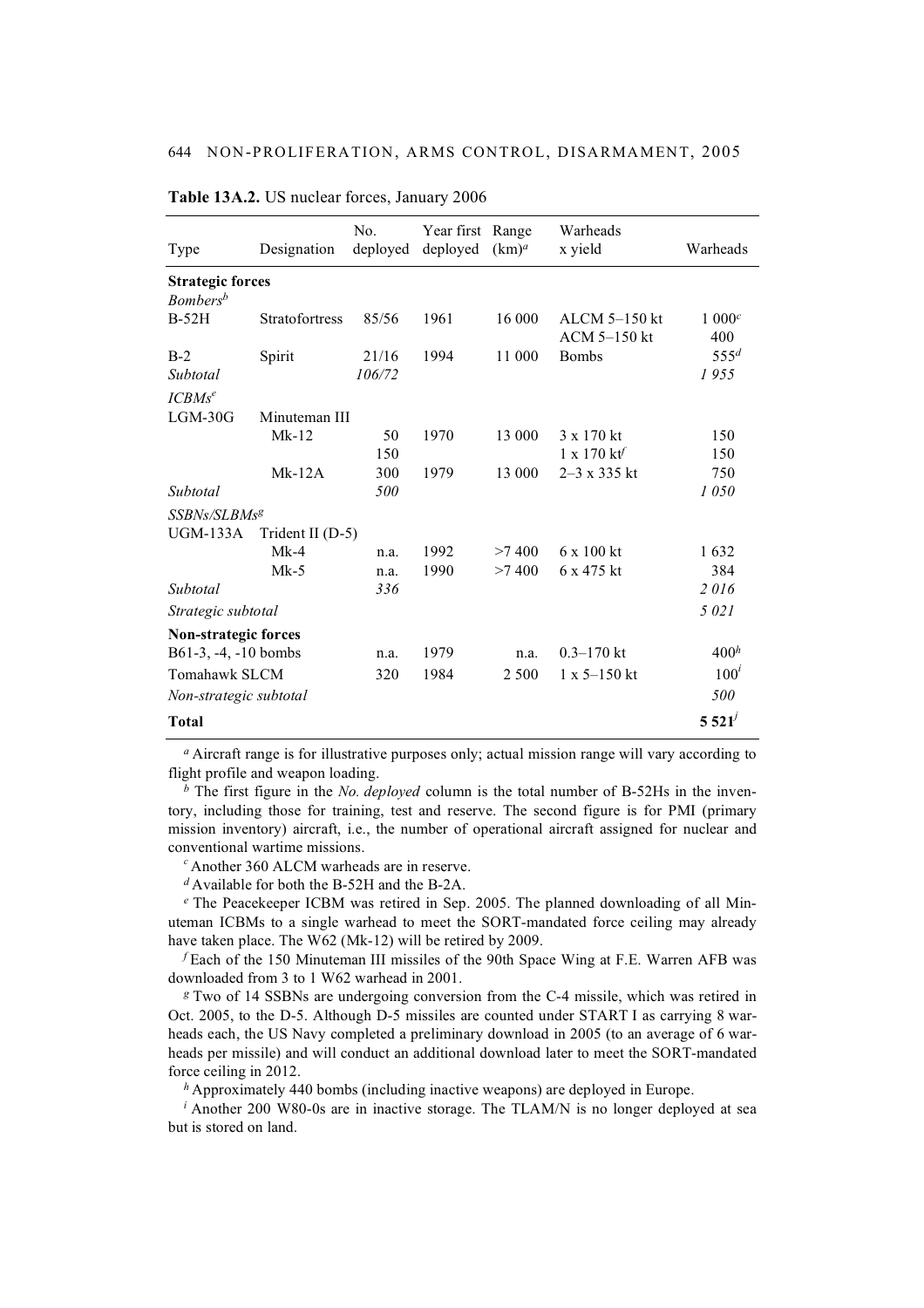*j* Another 215 warheads are spares and more than  $4220$  warheads are kept in the inactive stockpile for a total stockpile of approximately 10 000 warheads. In addition, more than 12 000 plutonium pits are stored at the Pantex Plant in Texas.

*Sources*: US Department of Defense, various budget reports and press releases; US Department of Energy, various budget reports; US Department of State, START I Treaty MOUs, 1990 through July 2005; US Department of Defense, various documents obtained under the Freedom of Information Act; US Navy, personal communication; 'NRDC Nuclear Notebook', *Bulletin of the Atomic Scientists*, various issues; US Naval Institute, *Proceedings*, various issues; and Authors' estimates.

#### **Non-strategic nuclear weapons**

As of January 2006, the USA retained approximately 500 active non-strategic nuclear warheads. These consisted of 400 B61 gravity bombs and 100 W80-0 warheads for Tomahawk Land-Attack Cruise Missiles (TLAM/Ns). Another 790 non-strategic warheads are in inactive storage. Despite the significant number of warheads, neither the 2001 NPR nor SORT addresses non-strategic nuclear weapons.

The most significant change in 2005 was that all of the B61-10 bombs are now considered part of the inactive stockpile. Some of these weapons are still deployed in Europe together with B61-3/4 bombs. A total of 440 B61 non-strategic nuclear bombs are forward-deployed at eight airbases in six European NATO member states (Belgium, Germany, Italy, the Netherlands, Turkey and the UK). The aircraft of nonnuclear weapon NATO countries that are assigned nuclear strike missions with US nuclear weapons include Belgian and Dutch F-16 and German and Italian Tornado combat aircraft.10

Only 100 W80-0 warheads for the TLAM/N are active; another 200 are in inactive storage. TLAM/Ns are earmarked for deployment on selected Los Angeles, Improved Los Angeles and Virginia Class nuclear-powered attack submarines (SSNs). The weapon is not deployed at sea under normal circumstances, but it can be redeployed within 30 days of a decision to do so.

#### **Nuclear warhead stockpile management and modernization**

The total US stockpile of roughly 10 000 warheads is organized in two categories: active and inactive warheads. The active category includes intact warheads with all components that are either deployed on operational delivery systems or are part of the 'responsive force' of reserve warheads that can be deployed on operational delivery systems in a relatively short time. The inactive category includes warheads that are held in long-term storage as a reserve with their limited life components (tritium) removed. As SORT and the 2004 Nuclear Weapons Stockpile Plan are implemented over the next six years, the 'responsive force' will contain roughly three times as many warheads as there are operationally deployed warheads. In addition to the 10 000 active and inactive warheads, the USA keeps about 5000 plutonium cores (pits) in storage at the Pantex Plant in Texas as a strategic reserve. Approximately the same number of canned assemblies (thermonuclear secondaries) are kept at the Oak Ridge Y-12 Plant in Tennessee. Another 7000 pits held at Pantex make up most of

<sup>10</sup> On the history and status of US nuclear weapons in Europe see Kristensen, H. M., 'US nuclear weapons in Europe,' Natural Resources Defense Council, Washington, DC, 2005, URL <http://www. nrdc.org/nuclear/euro.contents.asp>.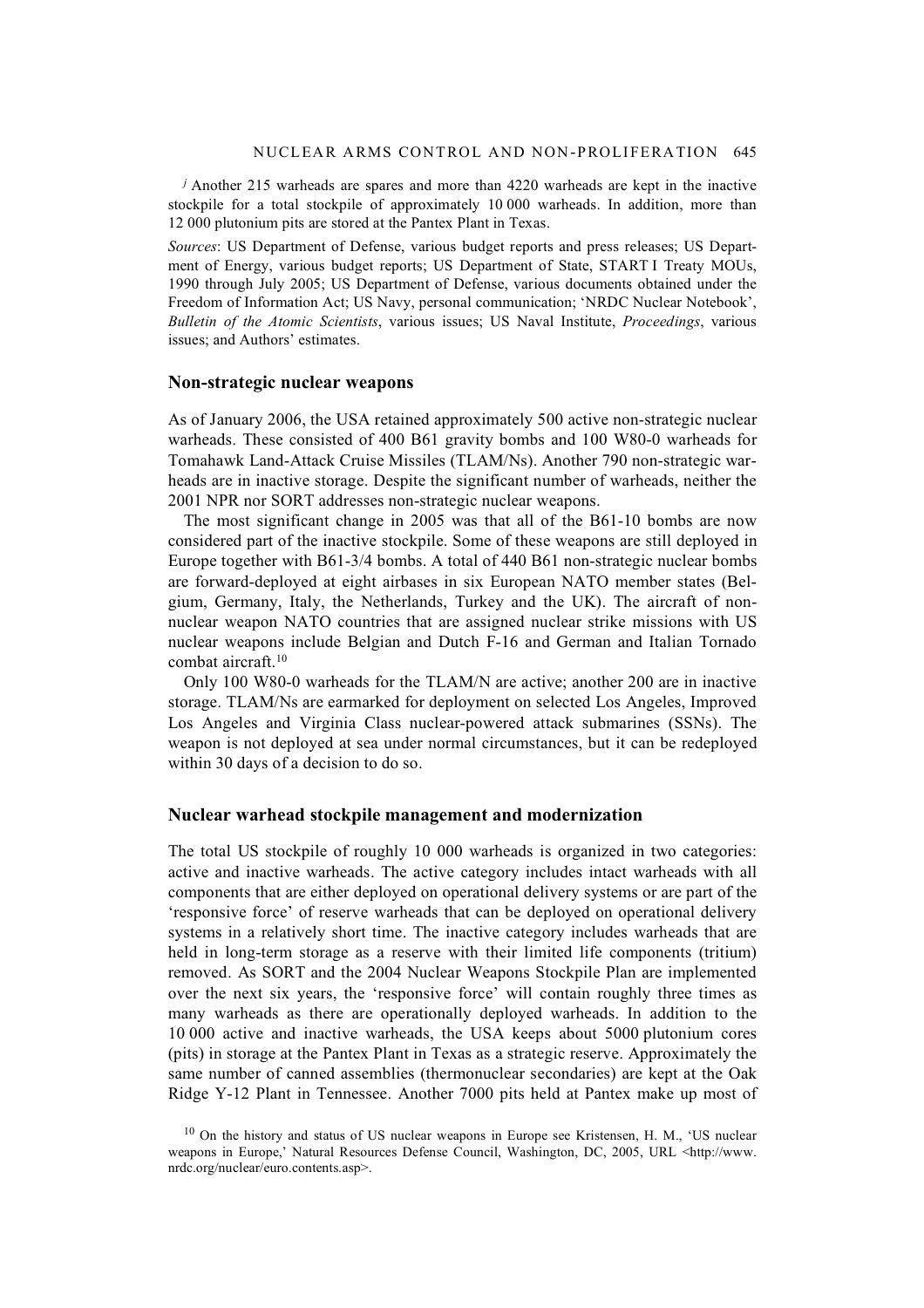#### 646 NON-PROLIFERATION, ARMS CONTROL, DISARMAMENT, 2005

the 34 tonnes of weapon-grade plutonium previously declared in excess of military needs by the administration of President Bill Clinton. All of these 12 000 pits come from retired warheads.

# III. Russian nuclear forces

### **Land-based ballistic missiles**

The ICBMs assigned to the Strategic Rocket Forces (SRF) have traditionally made up the largest element of the Soviet/Russian strategic nuclear forces. As of January 2006, the SRF consisted of three missile armies, with a total 13 missile divisions: the 27th Guards Missile Army (headquarters in Vladimir, five divisions), the 31st Missile Army (Orenburg, three divisions) and the 33rd Guards Missile Army (Omsk, five divisions).11 In 2005, the SRF eliminated two missile divisions and decommissioned 36 SS-18s, 14 SS-19s, 36 SS-25s and all 15 remaining SS-24 missiles.12 According to the long-term plan for Russia's strategic forces, made public at the end of 2004, the SRF will eventually deploy only the SS-27 Topol-M missile, while all other ICBMs will be gradually decommissioned.<sup>13</sup>

The SS-27 Topol-M missile is a solid-propellant three-stage ICBM and has been developed in both road-mobile (RS-12M1) and silo-based (RS-12M2) versions. The latter began to be deployed in 1997 with the 60th Missile Division in Tatischevo, Saratov oblast, as a replacement for the SS-19 missiles based there. As of early 2005, this division had four regiments armed with 10 RS-12M2 missiles each. Two more Topol-Ms were added in December 2005.14 Russia will have to deploy on average four or five missiles per year to fulfil its plan to have 64 RS-12M2 missiles on duty by 2010.15

According to the 2006 State Defence Order, Russia will procure six Topol-M missiles in 2006, compared with four in 2005.16 Three of these will be road-mobile RS-12M1 missiles scheduled for deployment with the 54th Missile Division in Teikovo, Ivanovo region, by December 2006.17 Russia plans to have 15 such missiles by 2010.18

On 1 November 2005 the SRF successfully launched an RS-12M1 Topol-M missile from the Kapustin Yar test range in Astrakhan' region to the Balkhash test range in Kazakhstan. The launch reportedly tested a new hypersonic re-entry vehicle (RV) that

<sup>&</sup>lt;sup>11</sup> 'Strategic Rocket Forces', Russian Nuclear Forces Project, 17 Dec. 2005, URL <http://www. russianforces.org/eng/missiles/>.

<sup>12</sup> Kile and Kristensen (note 1), pp. 586–87.

<sup>13</sup> Poroskov, N., '"V god budem sokrachshyat' po odnoy-dve raketnye divizii"' ['We will be decommissioning one or two missile divisions a year'], *Vremya Novostey*, 6 May 2005, URL <http://www. vremya.ru/2005/78/4/124290.html>.

<sup>14</sup> Dolinin, A., 'Khraniteli derzhavy' [The guardians of the state], *Krasnaya Zvezda*, 31 Jan. 2006, URL <http://www.redstar.ru/2006/01/31\_01/1\_01.html>.

<sup>&</sup>lt;sup>15</sup> Safronov, I., 'Russian missiles will die of old age', *Kommersant*, 1 Apr. 2005, URL <http://www. kommersant.com/page.asp?id=559554>.

<sup>&</sup>lt;sup>16</sup> 'Fradkov distributes defense order', *Kommersant*, 1 Dec. 2005, URL <http://www.kommersant. com/doc.asp?idr=527&id=631438>; and Kile and Kristensen (note 1), p. 587.

<sup>17</sup> Safronov, I., 'Moskva ispytala assimetrichnyi otvet' [Moscow has tested an asymmetrical response], *Kommersant*, 2 Nov. 2005.

<sup>18</sup> Safronov (note 15).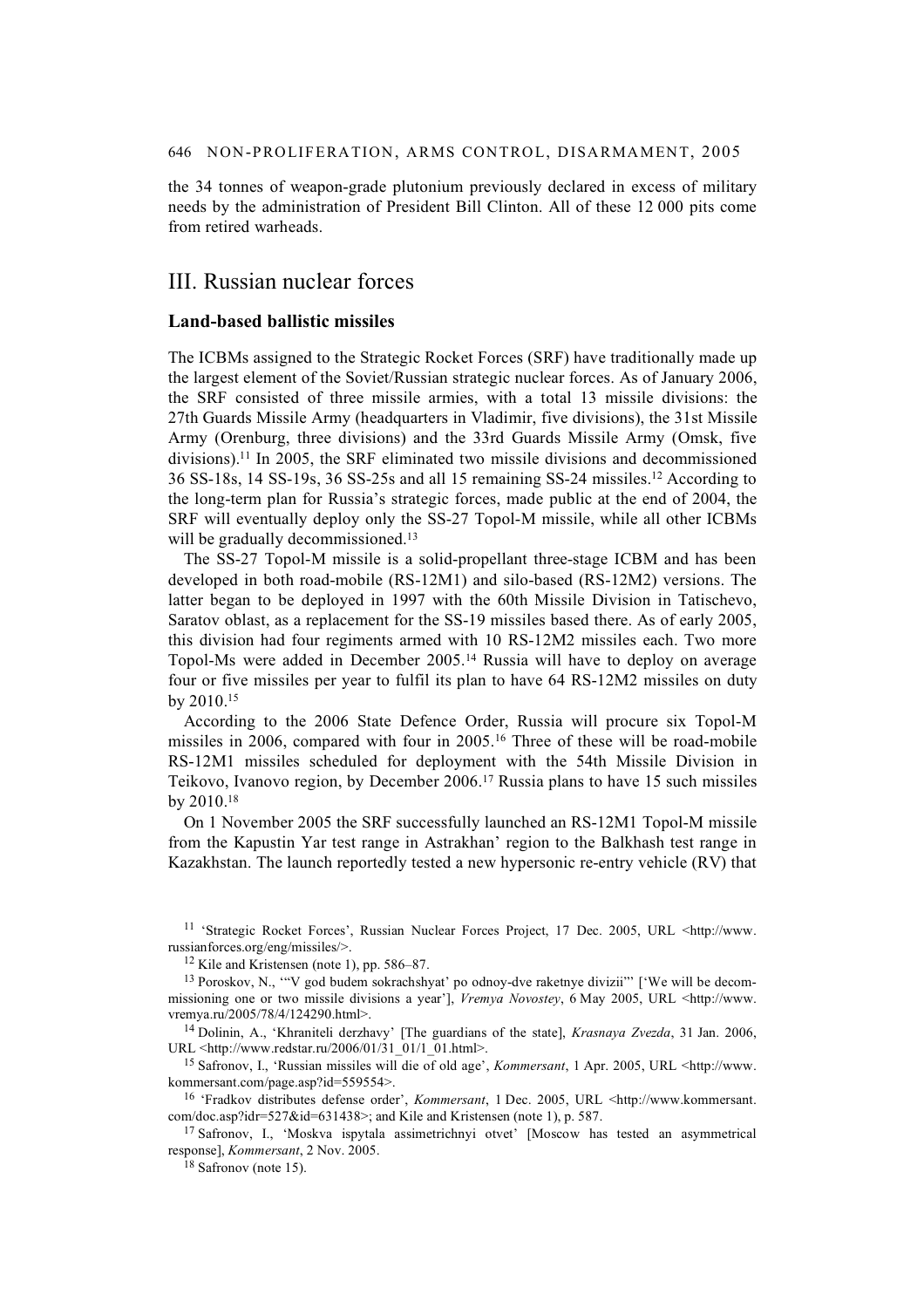is capable of manoeuvring in flight in order to penetrate missile defence systems.19 President Vladimir Putin has stated on several occasions that Russia was developing a new nuclear missile system 'which had no counterpart elsewhere in the world' and would be able to defeat any strategic missile defence system. Many observers believe that Putin was referring to the manoeuvrable RV for the Topol-M. The commander of the SRF, Colonel-General Nikolai Solovtsov, has stated that the new RV will be deployed on Topol-M missiles beginning in 2006 and later on a new SLBM, the SS-NX-30 'Bulava' (R-30).<sup>20</sup> He also indicated that the Topol-M could be equipped with multiple warheads, if a decision to do so were to be made by the political leadership.21

The SRF plans to continue to deploy the SS-18 'Satan' (R-36M) heavy ICBM for another 10–15 years, and possibly longer. Under the terms of the abandoned START II Treaty, Russia was committed to scrapping all of its SS-18s, which can carry up to 10 warheads each. As of January 2006, Russia had on combat duty 74 SS-18s, in two versions: the R-36MUTTKh and the R-36M2 Voevoda.22 The former was first deployed in 1979–83 and the latter in 1988–92. They are silo-based, two-stage liquid-propellant ICBMs produced by the Yuzhnoe Machine-Building Plant in Dnepropetrovsk, Ukraine.23

In December 2004 Russia successfully test-launched an R-36M2 missile, which had been on combat alert for 16 years, as part of a programme to extend the service life of the R-36M2. In the summer of 2005 the SRF performed additional maintenance operations, which extended the service lives of its approximately 40 R-36M2 missiles until at least 2016.24 On 26 December 2005 Solovtsov announced that Russia and Ukraine would sign an agreement on joint work to refurbish a number of R-36M2 missiles.25

In the summer of 2005 the service life of the R-36MUTTKh was extended until 2007–2009, after which time the remaining missiles will be decommissioned. The decomissioning process is under way. In early 2005 the warheads were removed from the missiles of the 59th Missile Division in Kartaly, Chelyabinsk region, and moved to the storage facilities of the 12th Main Directorate of the Ministry of Defence (MOD). The missiles were sent to Surovatikha, Nizhnii Novgorod region, for dismantlement.26 In October 2005 the disbandment of the division at Kartaly was reported to have been completed.27

At the beginning of 2006 the SRF had 126 SS-19 Stiletto (UR-100NUTTH) missiles deployed at Kozelsk and Tatishchevo. The SS-19 is a silo-based, two-stage, liquid-propellant ICBM, capable of carrying up to six warheads. The currently deployed version of the missile entered service in 1980. On 20 October 2005 the SRF

19 Richardson, D., 'Russia conducts further flight test of maneuvering warhead', *Jane's Missiles & Rockets*, vol. 10, no. 1 (Jan. 2006), p. 11.

 $20$  Safronov (note 15). On the Bulava SLBM see also the sub-section 'Ballistic missile submarines' below.

21 Dolinin, A., 'Strazh bezopasnosti derzhavy' [The state security guard], *Krasnaya Zvezda*, 16 Dec. 2005, URL <http://www.redstar.ru/2005/12/16\_12/1\_01.html>.

23 Lennox, D. (ed.), *Jane's Strategic Weapon Systems* (Jane's Information Group Limited: Coulsdon, 2005), pp. 127–28.

24 Poroskov (note 13).

25 'Russian commander pins hopes on missile cooperation with Ukraine', Interfax, 26 Dec. 2005.

26 Safronov (note 15).

27 ITAR-TASS, 'Russia disbands strategic missile division, redeploys troops', 19 Oct. 2005.

<sup>22</sup> Dolinin (note 14).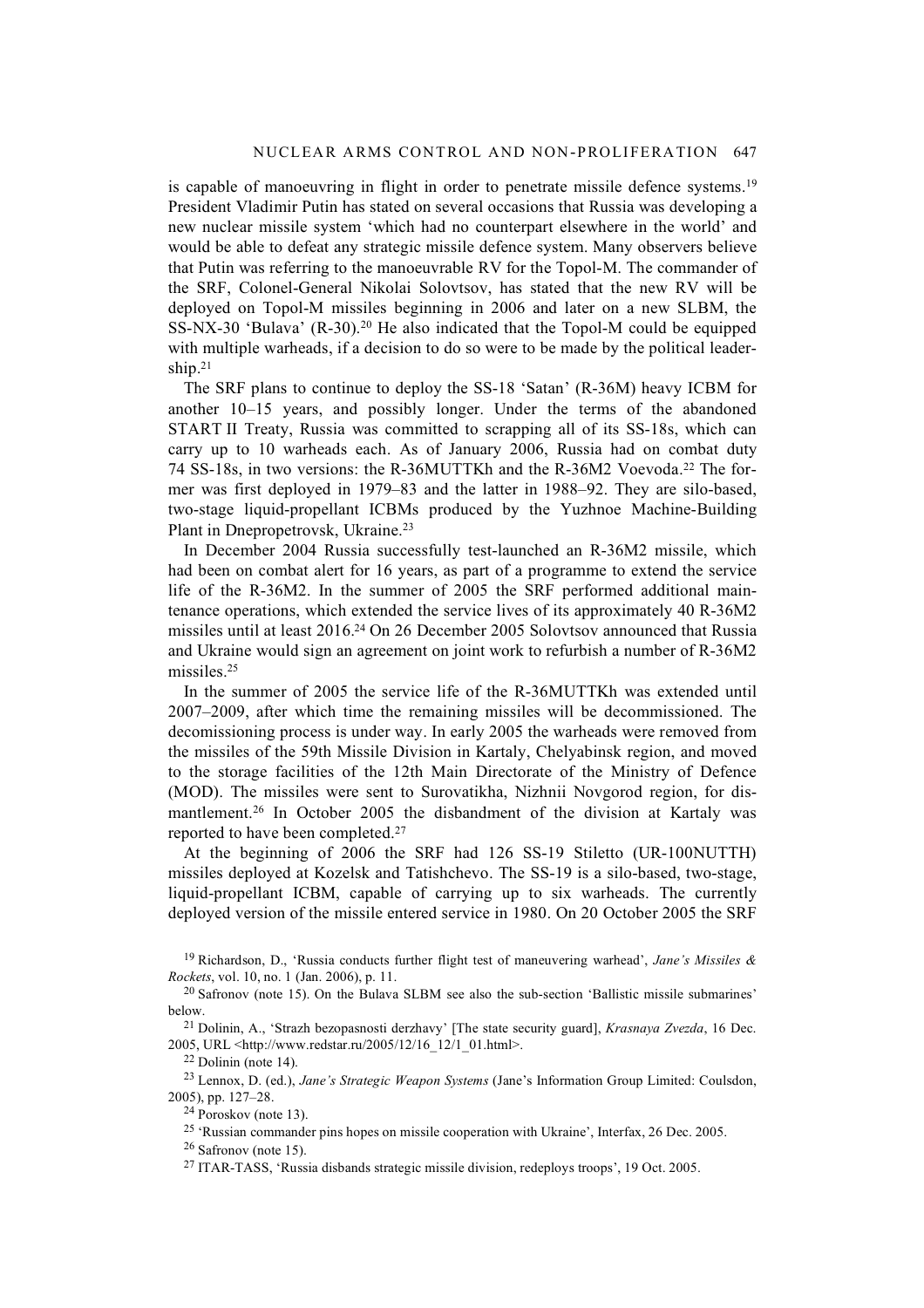test-launched an SS-19 as part of a programme to extend the missile's service life by an additional 20 years. The dummy warhead successfully hit the target at the Kura test range at Kamchatka peninsula.28 Of the 150 test-launches of the SS-19 carried out to date, only three are reported to have failed.29 The Rokot satellite launch vehicle, a derivative of the SS-19, has been launched seven times since 2000, of which six launches were successful.<sup>30</sup> A launch failure occurred on 8 October 2005, when Rokot failed to put a European satellite, Cryosat, into orbit.<sup>31</sup>

The SRF deployed 270 SS-25 'Sickle' ICBMs as of January 2006. The SS-25 is a road-mobile, three-stage solid-propellant ICBM that carries a single warhead. The missile was first deployed in 1985 and production ceased in 1994.32 According to Russian sources, 144 SS-25s are expected to be in service in 2010.33 The missile's original 10-year service life has reportedly been extended to 19 years.<sup>34</sup> On 29 November the SRF successfully test-launched an SS-25 that had entered service in 1985. On the basis of the results of the test, the SRF stated that the service lives of such missiles could be extended up to 23 years, in which case they may remain operational until 2016–18.35

### **Ballistic missile submarines**

In 2005 the Russian Navy deployed 13 SSBNs with the Northern and Pacific fleets. Of these, six were Delta III (Project 667BDR Kalmar) submarines.<sup>36</sup> Some experts suggest that the submarines of this class, which first entered service in 1982, may be retired during the next few years.37 The Navy continues to operate seven Delta IV Class (Project 667BDRM Delfin) submarines. One SSBN has been paid off and is currently being refitted as a special-purpose submarine. The six remaining SSBNs— *Verkhotur'e*, *Yekaterinburg*, *Novomoskovsk*, *Tula*, *Bryansk* and *Kareliya*—are based in the Northern Fleet. As of January 2006, *Bryansk* and *Kareliya* were undergoing service life-extension overhauls and refitting with newly produced SS-N-23 Skiff

28 'Zapusk "Stileta" vnov' podtverdil nadezhnost' odnoy iz samykh sovershennykh MBR Rossii' [The launch of 'Stiletto' has once again confirmed the reliability of the one of Russia's most refined ICBMs'], *Izvestia*, 20 Oct. 2005, URL <http://news.izvestia.ru/community/news99862>.

29 'Russia to test launch ICBM on 20 Oct', ITAR-TASS, 17 Oct. 2005.

31 'Russia apologizes to ESA over the loss of Cryosat space probe', *Pravda*, 10 Oct. 2005, URL <http://english.pravda.ru/main/18/88/354/16280\_Cryosat.html >.

32 Lennox (note 23), p. 138.

33 Safronov (note 15).

34 'S kosmodroma Plesetsk zapustili 20-letnyuyu raketu' [20-year-old missile was launched from Plesetsk cosmodrome], Strana.ru, 29 Nov. 2005, URL <http://www.strana.ru/news/266308.html>.

35 'Topol missile life could be extended', RIA Novosti, 29 Nov. 2005, URL <http://en.rian.ru/russia/ 20051129/42252655.html >.

36 The *Petropavlovsk-Kamchatskii*, *Svyatoi Georgii Pobedonosets*, *Zelenograd* and *Podol'sk* are deployed with the Pacific Fleet, and the *Ryazan'* and *Borisoglebsk* are with the Northern Fleet. The Navy uses a seventh non-operational Delta III as a test platform.

37 Norris, R. and Kristensen, H., 'Russian nuclear forces, 2005', *Bulletin of the Atomic Scientists*, vol. 61, no. 2 (Mar./Apr. 2005), pp. 70–72, URL <http://www.thebulletin.org/article\_nn.php?art\_ofn= ma05norris>; and Barabanov, M., 'Perspektivy atomnogo podvodnogo sudostroeniya v XXI veke' [Perspectives of nuclear submarines shipbuilding in XXI century], *Yadernyi Kontrol'*, vol. 10, no. 2 (summer 2004), pp. 133–54, URL <http://www.pircenter.org/data/publications/yk2-2004.pdf>.

<sup>30 &#</sup>x27;Zapusk "Stileta"…' (note 28).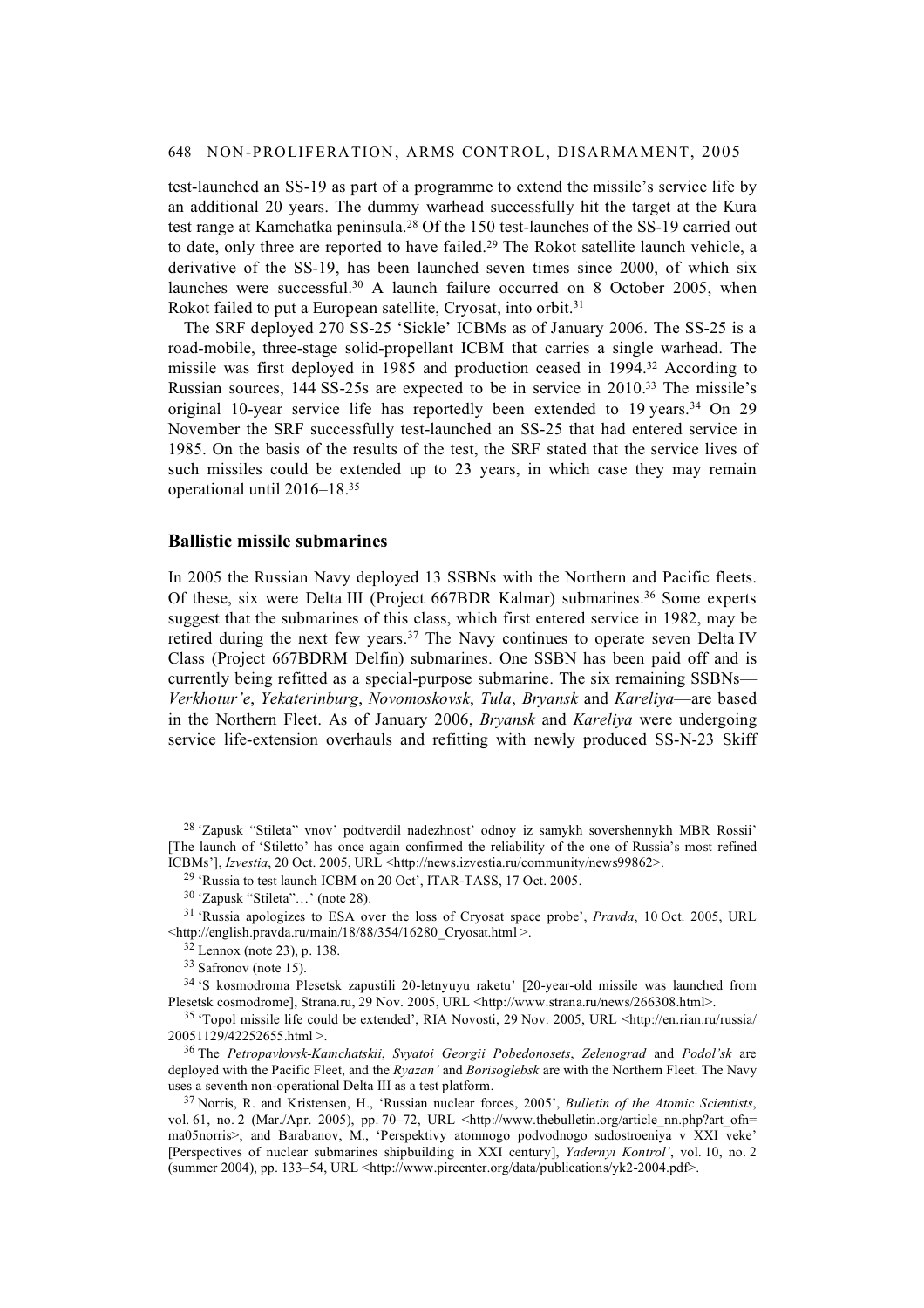missiles, which the others had recently completed.38 The six Delta IVs may remain in service until 2015–20.

In addition to these submarines, the Russian Navy operates one Typhoon Class submarine, renamed the *Dmitrii Donskoi* following its overhaul and relaunching in June 2002, as a test platform for new SS-NX-30 Bulava missile.39 The sea trials of *Dmitrii Donskoi* were successfully completed on 6 December 2004.40 Russian military officials indicated in 2005 that *Dmitrii Donskoi* and the two remaining Typhoon Class submarines—*Arkhangel'sk* and *Severstal'*, which were laid up in 2004 for financial reasons—are to be upgraded by replacing their obsolete SS-N-20 Sturgeon SLBMs with the new SS-NX-30 Bulava.<sup>41</sup>

Russia is building a new class of SSBN, the Project 955 Borei, which so far does not have a NATO designation. Three submarines of this class are scheduled to be commissioned by 2010, with three more to follow. The first ship in the class, *Yurii Dolgorukii*, was laid down in November 1996 at the Severnoye Mashinostroitel'noye Predpriyatiye (Sevmash) shipyard in Severodvinsk in northern Russia.42 The commissioning of this submarine was postponed several times because of financial problems and the decision to arm it with the SS-NX-30 Bulava SLBM instead of the previously planned SS-NX-28 Bark.43 In November 2005, the Commander-in-Chief of the Russian Navy, Admiral Vladimir Masorin, stated that *Yurii Dolgorukii* will be commissioned in 2007.44 The second ship in the class, *Aleksandr Nevskii*, was laid down at Sevmash on 19 March 2004. The construction of the third ship, tentatively named *Vladimir Monomakh*, is scheduled to begin in March 2006.45 Each of these submarines will be armed with 12 SS-NX-30 Bulava missiles.<sup>46</sup>

Russia's SLBM force consists of two types of missile. The SS-N-18 Stingray missile (RSM-50), which first entered service in 1977, is deployed on Delta III Class submarines. The SS-N-18 M1 has two liquid-fuelled stages and carries three war-

<sup>39</sup> The Soviet Union built a total of six Typhoon Class (Project 941 Akula) SSBNs in 1976–89. Russia decommissioned three of the Typhoons in 1996.

40 'APL "Dmitrii Donskoi" zavershila hodovye ispytaniya' [SSBN 'Dmitry Donskoy' has finished sea trials], ITAR-TASS, 6 Dec. 2004, URL <http://www.a-submarine.ru/news/main/viewPrintVersion?id= 10113&idChannel=418>.

41 Tul'ev, M., 'V interesah triady' [In the interest of the triad], *Voenno-Promyshlennyi Kur'ier*, 11 May 2005; 'Russian defense minister on plans to equip new submarines with Bulava missiles', Agentstvo Voennykh Novostei, 28 Sep. 2005.

42 Plugatarev, I., '"Topol-M" vytesnyaet "Molodtsa" i "Voevodu"'["Topol-M" replaces "Molodets" and "Voevoda"], *Nezavisimoe Voennoe Obozrenie*, 28 Jan. 2005, URL <http://nvo.ng.ru/printed/forces/ 2005-01-28/1\_topol.html>.

43 Kile and Kristensen (note 1), pp. 587–88; and Litovkin, V., '"Bulava" idet maketom' [The model of 'Bulava'], *Moskovskie Novosti*, 15 Oct. 2004, URL <http://www.mn.ru/issue.php?2004-39-16>.

44 Ustinov, E. and Fomishenko, R., 'Novye kalibry "Astrakhani"' [New calibers of "Astrakhan'"], *Krasnaya Zvezda*, 17 Nov. 2005, URL <http://www.redstar.ru/2005/11/17\_11/1\_02.html>.

45 'V Rossii postroyat novuyu submarinu' [New submarine will be built in Russia], *Kommersant*, 25 Jan. 2006, URL <http://www.kommersant.ru/index-news-y.html?id=93941>.

46 Safronov, I., '"Alexandr Nevskii" strategicheskogo naznacheniya' ['Alexander Nevsky' of strategic purpose], *Kommersant*, 19 Mar. 2004.

<sup>38</sup> Norris and Kristensen **(**note 37); and Saunders, S. (ed.), *Jane's Fighting Ships 2005-2006* (Jane's Information Group Limited: Coulsdon, UK, 2005), p. 602); and Bondarenko, A., and Emel'yanenkov, A., 'Prishla "Tula" s novym "samovarom"' ['Tula' came with the new 'samovar'], *Rossiiskaya Gazeta*, 12 Jan. 2006.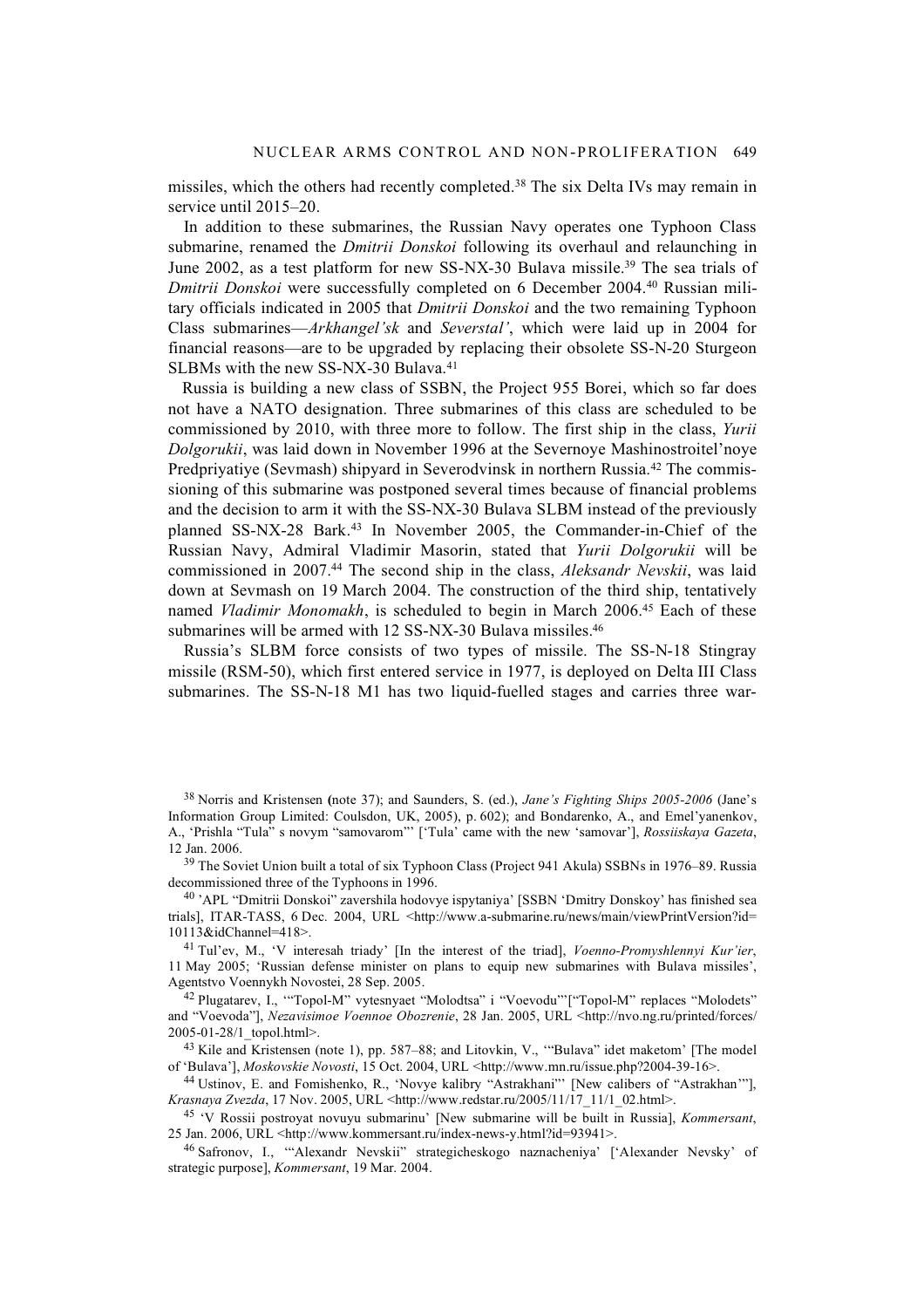| Type                              | <b>NATO</b><br>designation         | No.<br>deployed | Year first Range<br>deployed $(km)^a$ |           | Warheads<br>x yield   | Warheads         |
|-----------------------------------|------------------------------------|-----------------|---------------------------------------|-----------|-----------------------|------------------|
| <b>Strategic offensive forces</b> |                                    |                 |                                       |           |                       |                  |
| <b>Bombers</b>                    |                                    |                 |                                       |           |                       |                  |
| Tu-95MS6                          | Bear-H <sub>6</sub>                | 32              | 1981                                  | $6500 -$  | 6 x AS-15A ALCMs,     | 192              |
|                                   |                                    |                 |                                       | 10 500    | bombs                 |                  |
| Tu-95MS16                         | Bear-H16                           | 32              | 1981                                  | $6500 -$  | 16 x AS-15A ALCMs,    | 512              |
|                                   |                                    |                 |                                       | 10 500    | bombs                 |                  |
| $Tu-160$                          | Blackjack                          | 14              | 1987                                  | $10500 -$ | 12 x AS-15B ALCMs     | 168              |
|                                   |                                    |                 |                                       | 13 200    | or AS-16 SRAMs, bombs |                  |
| Subtotal                          |                                    | 78              |                                       |           |                       | 872              |
| $ICBMs^b$                         |                                    |                 |                                       |           |                       |                  |
| $SS-18$                           | Satan                              | 74              | 1979                                  | 11 000-   | 10 x 500-750 kt       | 740              |
|                                   |                                    |                 |                                       | 15 000    |                       |                  |
| SS-19                             | Stiletto                           | 126             | 1980                                  | 10 000    | 6 x 500-750 kt        | 756              |
| $SS-25$                           | Sickle                             | 270             | 1985                                  | 10 500    | 1 x 550 kt            | 270              |
| SS-27                             | (Topol-M)                          | 42              | 1997                                  | 10 500    | 1 x 550 kt            | 42               |
| Subtotal                          |                                    | 512             |                                       |           |                       | 1808             |
| $SLBMs^b$                         |                                    |                 |                                       |           |                       |                  |
| SS-N-18 M1                        | Stingray                           | 96              | 1978                                  | 6 500     | 3 x 200 kt (MIRV)     | 288              |
| $SS-N-23$                         | Skiff                              | 96              | 1986                                  | 9 0 0 0   | 4 x 100 kt (MIRV)     | 384              |
| Subtotal                          |                                    | 192             |                                       |           |                       | 672              |
| <b>Total strategic offensive</b>  |                                    | 782             |                                       |           |                       | 3 3 5 2          |
| forces                            |                                    |                 |                                       |           |                       |                  |
| <b>Strategic defensive forces</b> |                                    |                 |                                       |           |                       |                  |
| <b>ABMs</b>                       |                                    |                 |                                       |           |                       |                  |
| $SH-11/$                          | Gorgon/                            | 100             | 1989/1986                             |           | 1 x 1000/10 k t       | 100              |
| <b>SH-08</b>                      | Gazelle                            |                 |                                       |           |                       |                  |
| $SA-10$                           | Grumble <sup><math>c</math></sup>  | 1900            | 1980                                  |           | 1 x low kt            | 600 <sup>c</sup> |
| Non-strategic forces              |                                    |                 |                                       |           |                       |                  |
| Land-based non-strategic          |                                    |                 |                                       |           |                       |                  |
| <b>Bombers</b>                    |                                    |                 |                                       |           |                       |                  |
| Tu-22M Backfire                   |                                    | 116             | 1974                                  |           | 2 x AS-4 ASM, bombs   |                  |
| Su-24 Fencer                      |                                    | 371             | 1974                                  |           | 2 x bombs             |                  |
| Subtotal                          |                                    | 487             |                                       |           |                       | $974^d$          |
| Naval non-strategic               |                                    |                 |                                       |           |                       |                  |
| Attack aircraft                   |                                    |                 |                                       |           |                       |                  |
| Tu-22M Backfire                   |                                    | 58              | 1974                                  |           | 2 x AS-4 ASM, bombs   |                  |
| Su-24 Fencer                      |                                    | 58              | 1974                                  |           | 2 x bombs             |                  |
| Subtotal                          |                                    | 116             |                                       |           |                       | $232^d$          |
| <b>SLCMs</b>                      |                                    |                 |                                       |           |                       |                  |
|                                   | SS-N-12, SS-N-19, SS-N-21, SS-N-22 |                 |                                       |           |                       | 266              |
| ASW and SAM weapons               |                                    |                 |                                       |           |                       |                  |
|                                   | SS-N-15/16, torpedoes, SA-N-3/6    |                 |                                       |           |                       | 158              |
|                                   | Total defensive and non-strategic  |                 |                                       |           |                       | 2 3 3 0          |
| <b>Total</b>                      |                                    |                 |                                       |           |                       | 5682             |

**Table 13A.3.** Russian nuclear forces, January 2006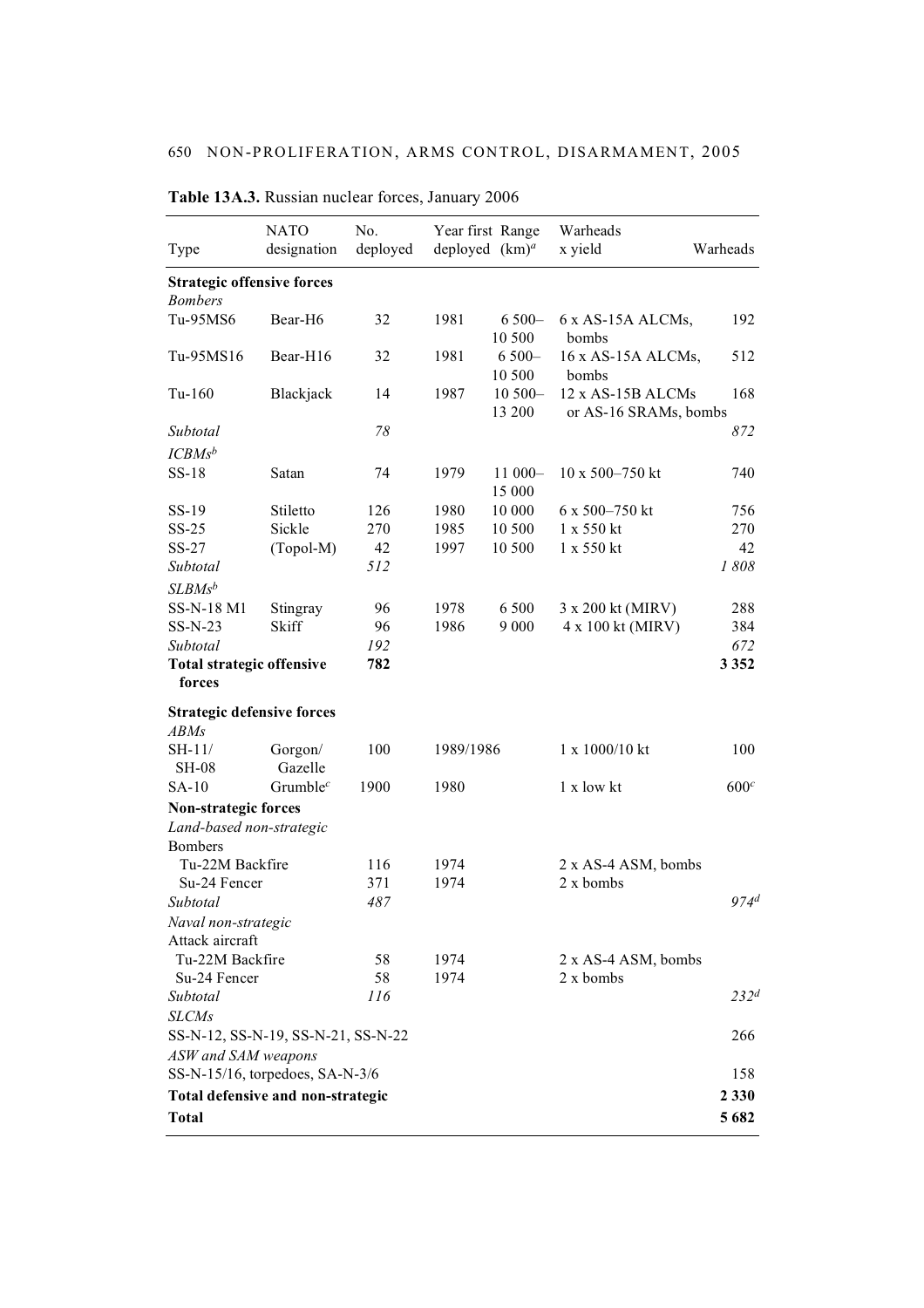*<sup>a</sup>* Aircraft range is for illustrative purposes only; actual mission range will vary according to flight profile and weapon loading.

*<sup>b</sup>*US designations are used in this column for Russian ICBMs and SLBMs.

*<sup>c</sup>*The SA-10 Grumble may have some capability against some ballistic missiles. Only a third of 1900 deployed SA-10s are counted as nuclear.

*<sup>d</sup>* Figure includes warheads for all the land-based and naval aircraft, respectively.

*Sources*: US Department of State, START I Treaty Memoranda of Understanding (MOU), 1990 through January 2006; US Air Force, National Air and Space Intelligence Center (NASIC), *Ballistic and Cruise Missile Threat* (NAIC: Wright-Patterson Air Force Base, Ohio, August 2003), URL <http://www.nukestrat.com/us/afn/NAIC2003rev.pdf>); US Central Intelligence Agency, National Intelligence Council, 'Foreign missile developments and the ballistic missile threat through 2015' (unclassified summary), Dec. 2001, URL <http://www. cia.gov/nic/pubs/other\_products/Unclassifiedballisticmissilefinal.pdf>; US Department of Defense, *Proliferation: Threat and Response,* Jan. 2001; US Foreign Broadcast Information Service (FBIS), various issues; 'Russia: General Nuclear Weapons Developments', Nuclear Threat Initiative/Monterey Institute's Center for Nonproliferation Studies, URL <http://www. nti.org/db/nisprofs/russia/weapons/gendevs.htm>; Russianforces.org; International Institute for Strategic Studies, *The Military Balance 2004–2005* (Routledge: London, 2004); Cochran, T. B. et al., *Nuclear Weapons Databook Volume IV: Soviet Nuclear* Weapons (Harper & Row: New York, N.Y., 1989); *Proceedings*, US Naval Institute, various issues; 'NRDC Nuclear Notebook', *Bulletin of the Atomic Scientists*, various issues; and Authors' estimates.

heads.47 Apart from commercial launches, in 2005 the Russian Navy conducted two launches of this missile. On 30 September the *Svyatoi Georgii Pobedonosets* launched an SS-N-18 from a submerged position in the Okhotsk Sea. All three dummy warheads successfully hit the target at the Chizha test range in north-western Russia. On 8 October an SS-N-18 was successfully launched in the Barents Sea from the *Borisoglebsk* Delta III submarine.48 This submarine had experienced a widely reported launch failure during a strategic forces exercise in 2004 observed by President Putin.

The three-stage SS-N-23 Skiff (RSM-54) missile is a successor to the SS-N-18 and was first test-launched in 1983. The current version of the missile, which carries four warheads, is deployed on Delta IV SSBNs.<sup>49</sup> As reported in September 2005, the missile underwent a modernization programme in 1996–2002, which included the development of an improved warhead.<sup>50</sup> There were three successful test-launches of modernized SS-N-23s from a Delta IV submarine, *Yekaterinburg,* in the Barents Sea on 29 June 2004, 8 September 2004 and 17 August 2005. In all of the tests the warheads reportedly hit their targets at the Kura test range on the Kamchatka peninsula.<sup>51</sup>

50 Kontareva, E., 'Ofitsial'no. Gosudarstvo vysoko otsenilo vklad yuzhnoural'tsev v modernizatsiyu odnogo iz luchshikh strategicheskikh kompleksov Voenno-Morskogo Flota Rossii' [Officially. The state highly appreciated the contribution of the people of South Urals to modernization of the one of the best strategic missile complexes of the Russian Navy], Ural-Press-Inform News Agency, 23 Sep. 2005, URL <http://uralpress.ru/show\_article\_print.php?id=82055>.

<sup>51</sup> 'Ballistic missile successfully fired from a nuclear-powered submarine of the Russian Northern Fleet', ITAR-TASS, 29 June 2004; 'Russian submarines launch ballistic missiles', RIA Novosti, 8 Sep.

 $47$  Lennox (note 23), p. 147.

<sup>48</sup> Safronov, I., '"Svyatoi Georgii Pobedonosets" reabilitiroval "Volnu"' ['Svyatoi Georgii Pobedonosets' rehabilitated 'Volna'], *Kommersant*, 1 Oct. 2005; and 'Volna SLBM hits target in Kamchatka', RIA Novosti, 8 Oct. 2005.

<sup>49</sup> Lennox (note 23), p. 153; and US Department of State, START I Treaty Memorandum of Understanding (MOU), July 2005.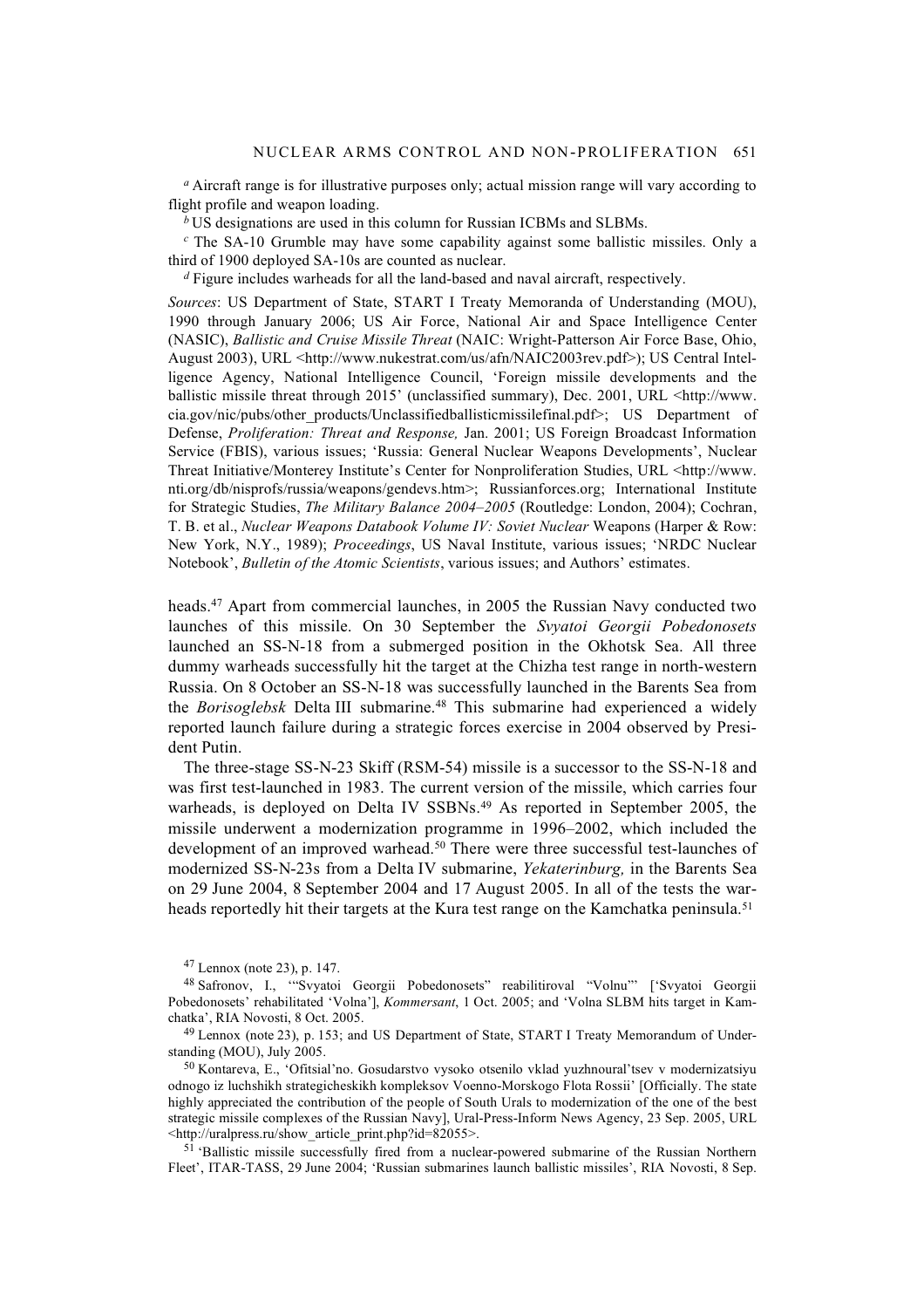#### 652 NON-PROLIFERATION, ARMS CONTROL, DISARMAMENT, 2005

As noted above, Russia is developing a new three-stage, solid-propellant SLBM, the SS-NX-30 Bulava (R-30). The missile reportedly will have a maximum range of 8300 km. Russia has declared that the Baluva will be counted under START I rules as carrying six warheads.52 The first tests of the Bulava—unpowered 'pop-up' launches—were conducted from the *Dmitrii Donskoi* Typhoon Class submarine in December 2003 and September 2004.53 In 2005 the Russian Navy conducted two flight-tests of the Bulava. On 27 September the *Dmitrii Donskoi* launched a Bulava from a submerged position in the White Sea.<sup>54</sup> The missile carried a single warhead that hit a designated target at the Kura range in Kamchatka.55 On 21 December the *Dmitrii Donskoi* successfully launched another Bulava while the submarine was moving under water. Following this, Defence Minister Sergey Ivanov stated that Bulava tests would continue in 2006 and the missile would be deployed by 2008.56

### **Strategic aviation**

Russian strategic aviation units form the 37th Air Army of the Supreme High Command (Strategic) of the Russian Air Force, which includes two heavy bomber divisions of Tu-160 and Tu-95MS aircraft. The 22nd Guards Heavy Bomber Division is based in Engels, Saratov oblast, and the 326th Heavy Bomber Division is based in Ukrainka, Khabarovsk kray. The 37th Air Army also includes four divisions of Tu-22M3 Backfire C bombers.<sup>57</sup> The Russian Ministry of Defence announced in November 2004 that it planned to have a total of 75 Tu-160 Blackjack and Tu-95MS Bear bombers in service by 2010.<sup>58</sup>

The composition of the Russian strategic bomber fleet did not change in 2005, despite declared plans to deliver two Tu-160 Blackjack long-range bombers during the year.59 On 30 December 2005 the Air Force accepted delivery of the 15th Tu-160 bomber, which was returning to active service after modernization.<sup>60</sup> The aircraft will be deployed by March 2006.<sup>61</sup> The other 14 deployed Tu-160 bombers will undergo

2004; and Gordeeva, E., 'Dostizheniye tselei' [Achievement of goals], *Vremya Novostey*, 18 Aug. 2005, URL <http://www.vremya.ru/2005/150/4/132369.html>.

52 US Department of State, START I Treaty Memorandum of Understanding (MOU), Jan. 2006.

53 'First test launch of Bulava missile to be held late this year', ITAR-TASS, 28 Mar. 2005.

54 'Defense minister praises Bulava missile system tests', RIA Novosti, 28 Sep. 2005, URL <http:// en.rian.ru/russia/20050928/41538033.html>.

55 'Update: Strategic ballistic missile launched in White Sea—defense ministry', RIA Novosti, 27 Sep. 2005, URL <http://en.rian.ru/russia/20050927/41525719.html>.

56 'Bulava missile launch successful—defense minister', RIA Novosti, 21 Dec. 2005, URL <http:// en.rian.ru/russia/20051221/42609288.html>.

57 'Strategic Aviation', Russian Nuclear Forces Project, 2 Nov. 2005, URL <http://www.russian forces.org/eng/aviation/>; and Khudoleev, V., '37-ya derzhit kurs' [37th Army is following the course], *Krasnaya Zvezda*, 23 Dec. 2005, URL <http://www.redstar.ru/2005/12/23 12/1 02.html>.

58 'Mnogoletnie plany Minoborony' [Long-term plans of the defence ministry], *Kommersant*, 18 Nov. 2004, p. 3.

59 Kristensen and Kile (note 1), pp. 586, 588.

60 Khudoleev (note 57).

61 'Modernizirovannyi strategicheskii bombardirovshchik Tu-160 v kontse dekabrya byl prinyat na vooruzheniye VVS RF' [Modernized strategic bomber Tu-160 was added to the arsenal of the Russian Air Force in the end of December], ARMS-TASS, 17 Jan. 2006, URL <http://armstass.su/?page=article &aid=22369&cid=25>; and 'Dva samoleta v tri goda' [Two airplanes in three years], *Izvestia*, 17 Jan. 2006, URL <http://izvestia.ru/armia2/article3054737>.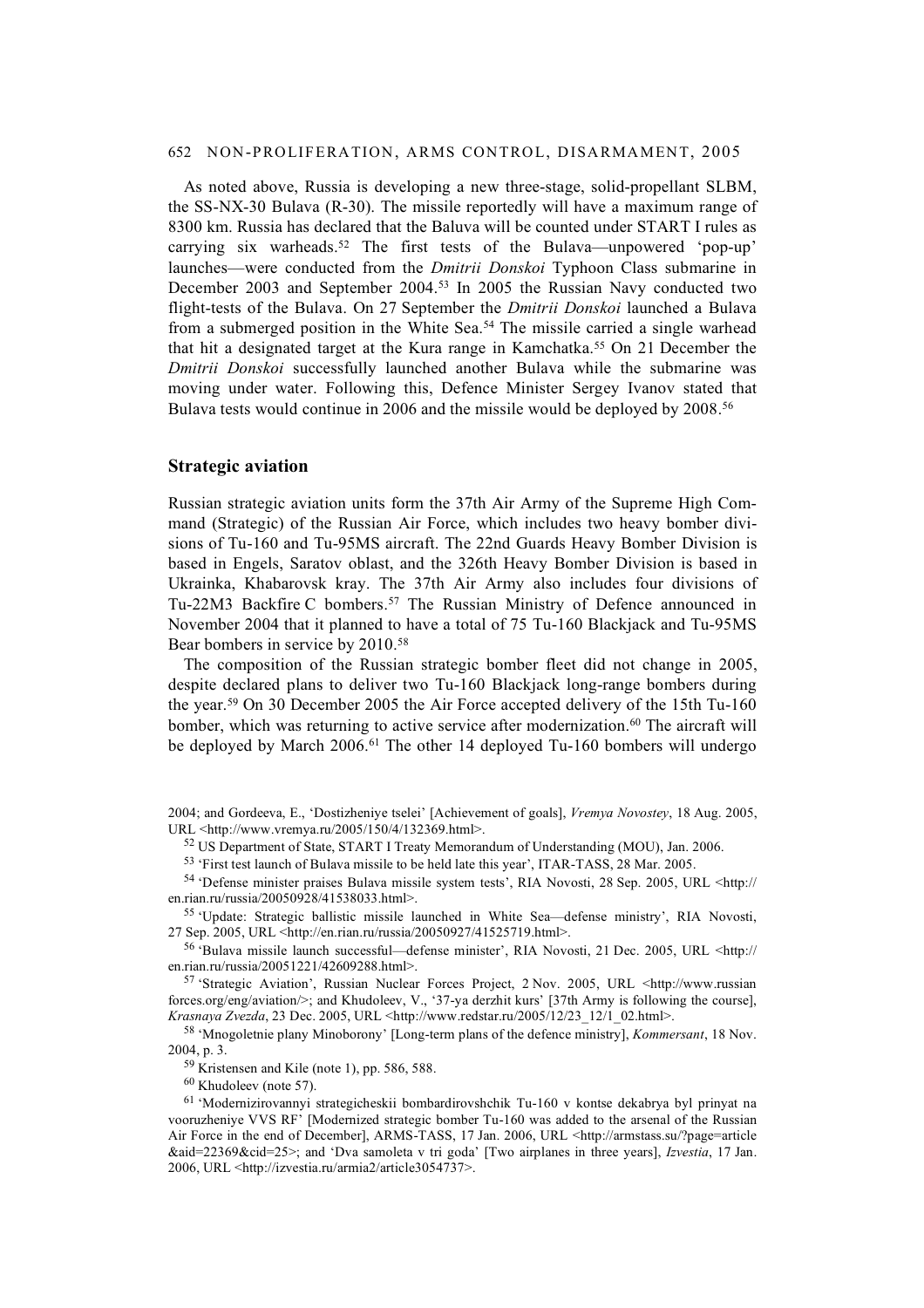similar modernization in the future.<sup>62</sup> The 2006 State Defence Order allocates funds to pay for one new Tu-160.63 According to the Commander of the 37th Air Army, Major General Igor Khvorov, this will be a modernized bomber with new weapon systems and 'radio-electronic equipment'. It is scheduled to enter active service by the end of 2006.

In 2005 Russian strategic aviation units participated in a number of military exercises. These included manoeuvres with eight countries of the Commonwealth of Independent States in April, manoeuvres with China ('Peace Mission 2005') in August and a live-fire exercise of Tu-160 Blackjack bombers, also in August.<sup>64</sup> In the last exercise, four ALCMs were test-fired in the presence of President Putin and hit their targets at the Pemboy firing range near Vorkuta, in northern Russia. The type of the missiles that were fired was not disclosed, but they are believed to have been the nuclear-capable AS-15B Kent-B and the Raduga Kh-555 long-range conventional cruise missile.65 Russia is planning to test-fire at least 10 ALCMs in 2006.66

# IV. British nuclear forces

The UK possesses an arsenal of about 185 warheads for use by a fleet of four Vanguard Class Trident SSBNs. It leases a total of 58 Trident II (D-5) SLBMs, including spares, from the US Navy. Under normal circumstances one British SSBN will be on patrol, carrying up to 48 warheads on 16 D-5 missiles. The second and third SSBNs can be put to sea fairly rapidly, with similar loadings, while the fourth would take longer because of its cycle of extensive overhaul and maintenance. With the end of the cold war, the SSBN on patrol is maintained at a level of reduced readiness with a 'notice to fire' measured in days, and its missiles are de-targeted. There are reports that some patrol coordination takes place between the UK and France.

The first British Trident submarine, HMS *Vanguard*, entered service in 1994. In December 2004 it emerged from the Devonport Naval Base after undergoing a threeyear Long Overhaul Period (Refuel). On 10 October 2005 *Vanguard* successfully launched a D-5 SLBM in the final phase of its Demonstration and Shakedown Operations (DSAO).67 The Ministry of Defence did not specify when the vessel would resume operational patrols. In January 2005, HMS *Victorious* arrived at the Devonport Naval Base for a major refit, including a refuelling of its nuclear reactor. This meant that for most of 2005 only two SSBNs in the fleet—*Vigilant* and *Vengeance* were available for operational deployment.

62 Pulin, G., 'Nam otvoditsya osnovnaya rol' v politike uprezhdeniya' [We are assigned to play a major role in the policy of pre-emption], *Voenno-Promyshlennyi Kur'ier*, 15 Feb. 2006, URL <http:// www.vpk-news.ru/article.asp?pr\_sign=archive.2006.122.articles.names\_01>.

63 'Fradkov distributes defense order', *Kommersant*, 1 Dec. 2005, URL <http://www.kommersant. com/doc.asp?idr=527&id=631438>.

64 'CIS air defense practiced on Russia's missile carriers', *Kommersant*, 6 Apr. 2005, URL <http:// www.kommersant.com/doc.asp?id=560866>; 'First China–Russia war games begin', *The Guardian*, 18 Aug. 2005, URL <http://www.guardian.co.uk/russia/article/0,,1551833,00.html>; and 'Putin takes to the skies "like in a dream"', RIA Novosti, 17 Aug. 2005, URL <http://en.rian.ru/russia/20050817/ 41169637.html>.

65 'President Putin flies a cruise-missile sortie', *Jane's Missiles & Rockets*, vol. 9, no. 10 (Oct. 2005), p. 11.

66 Khudoleev (note 57).

67 'Vanguard prepares to rejoin UK Royal Navy Trident fleet', *Jane's Missiles & Rockets*, vol. 9, no. 12 (Dec. 2005), pp. 1–2.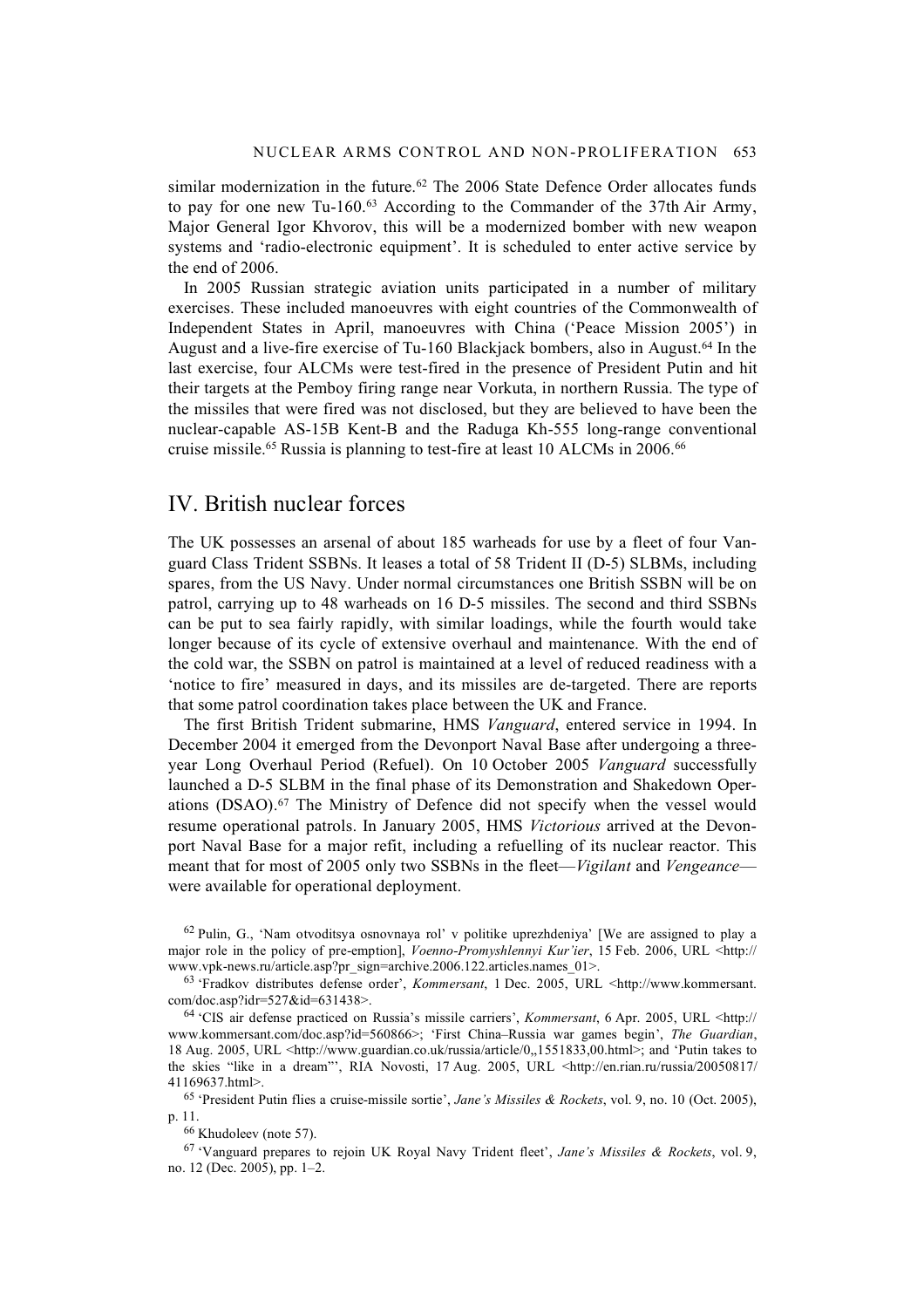| Type                  | Designation deployed | No. | Year first<br>deployed | Range<br>$(km)^a$ | Warheads<br>x vield  | Warheads<br>in stockpile |
|-----------------------|----------------------|-----|------------------------|-------------------|----------------------|--------------------------|
| <b>SLBMs</b><br>$D-5$ | Trident II           | 48  | 1994                   |                   | $>7400$ 1-3 x 100 kt | $185^{b}$                |

**Table 13A.4.** British nuclear forces, January 2006

*<sup>a</sup>* Aircraft range is for illustrative purposes only; actual mission range will vary according to flight profile and weapon loading.

*<sup>b</sup>* Fewer than 200 warheads are operationally available, *c.* 144 to arm 48 missiles on 3 of 4 SSBNs. The operational stockpile may consist of 185 warheads. Only 1 boat is on patrol at any time, with no more than 48 warheads.

*Sources*: British Ministry of Defence (MOD), Press releases and the MOD website, URL <http://www.mod.uk/issues/sdr/index.htm>; British MOD, *Strategic Defence Review* (MOD: London, July 1998); British House of Commons, *Parliamentary Debates (Hansard)*; Ormond, D., 'Nuclear deterrence in a changing world: the view from a UK perspective', *RUSI Journal*, June 1996, pp. 15–22; Norris, R. S. et al., *Nuclear Weapons Databook, vol. 5: British, French, and Chinese Nuclear Weapons* (Westview: Boulder, Colo., 1994), p. 9; 'NRDC Nuclear Notebook', *Bulletin of the Atomic Scientists*, various issues; and Authors' estimate.

The four Vanguard Class SSBNs will operate for almost two decades before their nominal retirement date. However, owing to the lengthy procurement process required for complex weapon systems (15 years in the case of the Trident system), Secretary of State for Defence John Reid told the House of Commons in July 2005 that 'decisions on any replacement of the United Kingdom's are likely to be necessary in the lifetime of the current Parliament, which will of course last some years'.<sup>68</sup> Reid later told the Commons Defence Committee that the government intended to retain 'Britain's minimum nuclear deterrent' for an unspecified period, pointing out that the UK 'has always maintained that as long as some other nuclear state which is a potential threat has nuclear weapons we will retain ours'.69 Critics of the government, including some Labour Party parliamentarians, alleged that the decision had already been made to replace the Trident with a new generation of nuclear weapons at an estimated cost of up to £20 billion (\$35 billion)—without a public debate on whether the UK still needed a nuclear deterrent.<sup>70</sup>

The Ministry of Defence has confirmed that it is considering a range of options for replacing the Trident. These include options involving land- and air-based delivery systems as well as submarines.<sup>71</sup> In July 2005 the MOD announced a new, three-year,

<sup>69</sup> Reid, J., Secretary of State for Defence, Oral evidence before the Select Committee on Defence, 1 Nov. 2005; as reproduced in House of Commons Paper 556-i (Session 2005-06), 17 Jan. 2006, URL

<sup>70</sup> McSmith, A., 'Revealed: Blair's nuclear bombshell', *The Independent* (Internet edn), 18 Oct. 2005, URL <http://news.independent.co.uk/uk/politics/article320124.ece>; and 'Labour MPs debate Trident scheme', BBC News Online, 31 Oct. 2005, URL <http://news.bbc.co.uk/1/4392050.stm>.

71 Kirkup, J., 'UK nuclear defence up in the air', *The Scotsman* (Internet edn), 29 Oct. 2005, URL  $\text{Khttp://news.scotsman.com/uk.cfm?id=2164822005}$ . For an overview of the options for a future nuclear deterrent see Willet, L., 'Questions for the debate on the future of the UK strategic deterrent', *RUSI Journal*, vol. 150, no. 6 (Dec. 2005), pp. 50–57.

<sup>68</sup> Reid, J., Secretary of State for Defence, Oral answers, 4 July 2005, House of Commons, *Hansard* C5, URL <http://www.publications.parliament.uk/pa/cm200506/cmhansrd/cm050704/debtext/50704-02. htm#50704-02\_sbhd0>.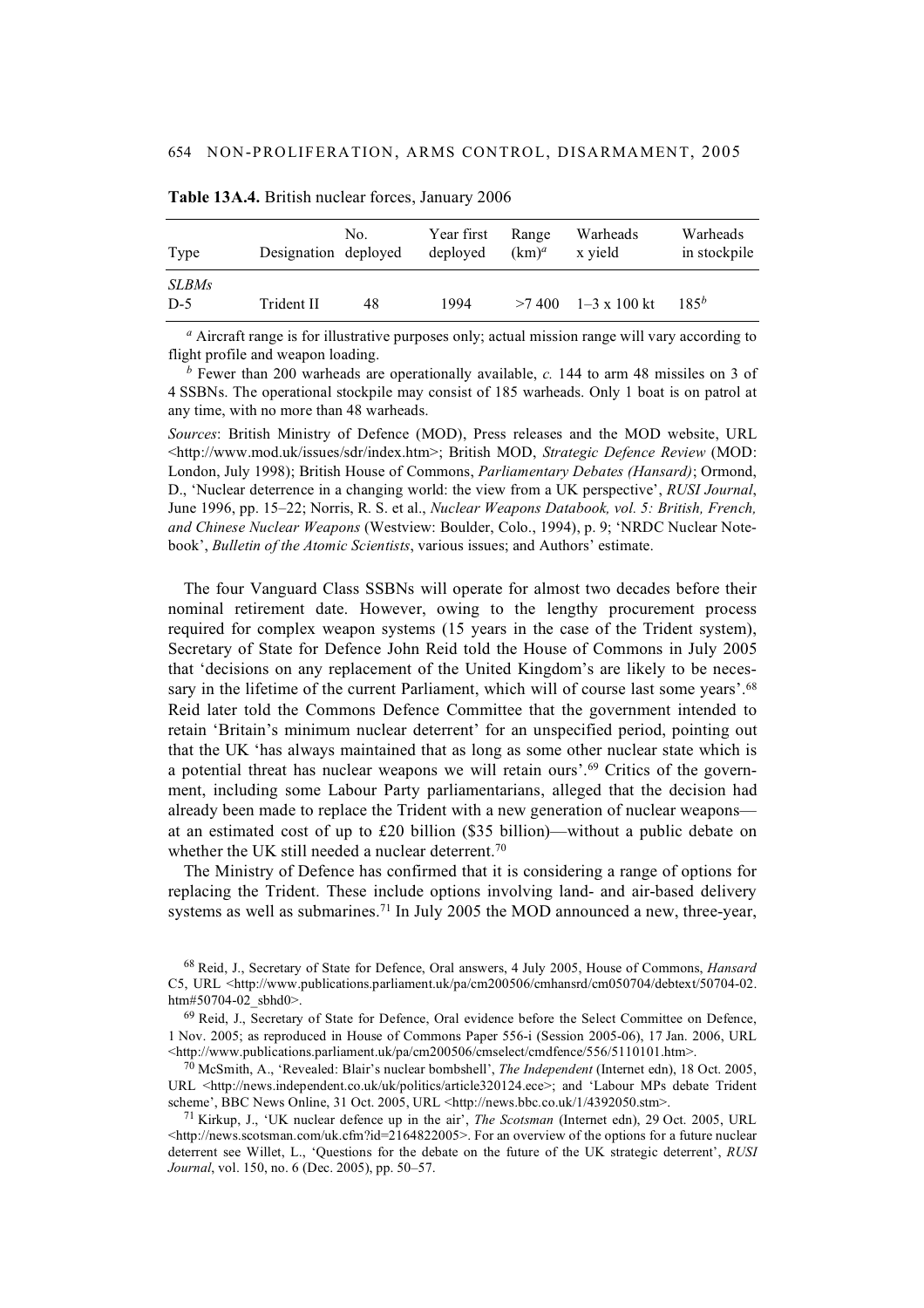£1.05 billion ( $\epsilon$ 1.5 billion) investment to upgrade the Trident missile warhead facilities at the Atomic Weapons Establishment (AWE) at Aldermaston and Burghfield. The purpose of the investment is to ensure that the 'existing Trident warhead stockpile is reliable and safe' and can be 'maintained throughout its intended inservice life'.<sup>72</sup> MOD officials have denied reports that the facilities might be used to develop new nuclear weapons.

# V. French nuclear forces

France continues to modernize and upgrade its nuclear forces. It maintains an operational arsenal of an estimated 348 nuclear warheads for delivery by SLBMs, carrierbased strike aircraft and land-based aircraft. In 2005 France allocated approximately €3 billion, or 7 per cent of its overall defence budget, to the nuclear forces.

The backbone of France's nuclear deterrent is the Force Océanique Stratégique, which consists of a fleet of four operational SSBNs of two classes: three of the new Triomphant Class SSBNs; and one L'Inflexible Class (formerly Redoubtable Class) SSBN. The remaining L'Inflexible Class SSBN will be retired when the fourth and final vessel of the Triomphant Class, *Le Terrible*, enters service in 2010. The French Navy's four operational SSBNs are each armed with 16 Aérospatiale M45 missiles carrying up to 6 TN-75 warheads. In 2010–15, beginning with the *Le Terrible*, three Triomphant Class SSBNs will be retrofitted with the M51.1 SLBM. The new missile will have a payload of six warheads and a maximum range of 8000 km.<sup>73</sup> Its increased range compared to the M45 will permit French SSBNs to significantly expand their patrol zones. The French Navy plans to take delivery of the improved M51.2 missile, armed with the new Tête Nucléaire Océanique (TNO) warhead, from 2015.

The air component of the French nuclear force consist of two types of aircraft: approximately 60 Mirage 2000Ns, which equip the three Air Force squadrons currently with nuclear strike roles; and about 24 Super Étendard aircraft deployed on the aircraft carrier *Charles de Gaulle*. Both types of aircraft carry the Air-Sol Moyenne Portée (ASMP) cruise missile. It is estimated that France has about 60 operational ASMPs, but additional missiles may be in inactive storage. A new follow-on cruise missile, designated the ASMP-A, is under development and will replace the ASMP on Mirage 2000N aircraft in 2007. Beginning in 2008, the missile will also be integrated with an unspecified number of Rafale aircraft in the Air Force and the Navy.

There has been a gradual evolution in France's nuclear doctrine since the end of the cold war. Although French officials continue to reject a no-first-use posture, they have emphasized the need for greater flexibility in meeting a widening range of plausible deterrence scenarios. Several reports in 2003 suggested that President Jacques Chirac had approved changes in the country's nuclear doctrine, similar to those in the USA, to permit the targeting of 'rogue states' armed with nuclear, biolog-

<sup>72</sup> Reid, J., Secretary of State for Defence, Oral answers, 19 July 2005, House of Commons, *Hansard* C60WS, URL <http://www.publications.parliament.uk/pa/cm200506/cmhansrd/cm050719/wmstext/507 19m03.htm>.

<sup>73 &#</sup>x27;France's nuclear-powered *Le Vigilant* prepares for patrol', *Jane's Missiles & Rockets*, vol. 9, no. 2 (Feb. 2005), p. 5.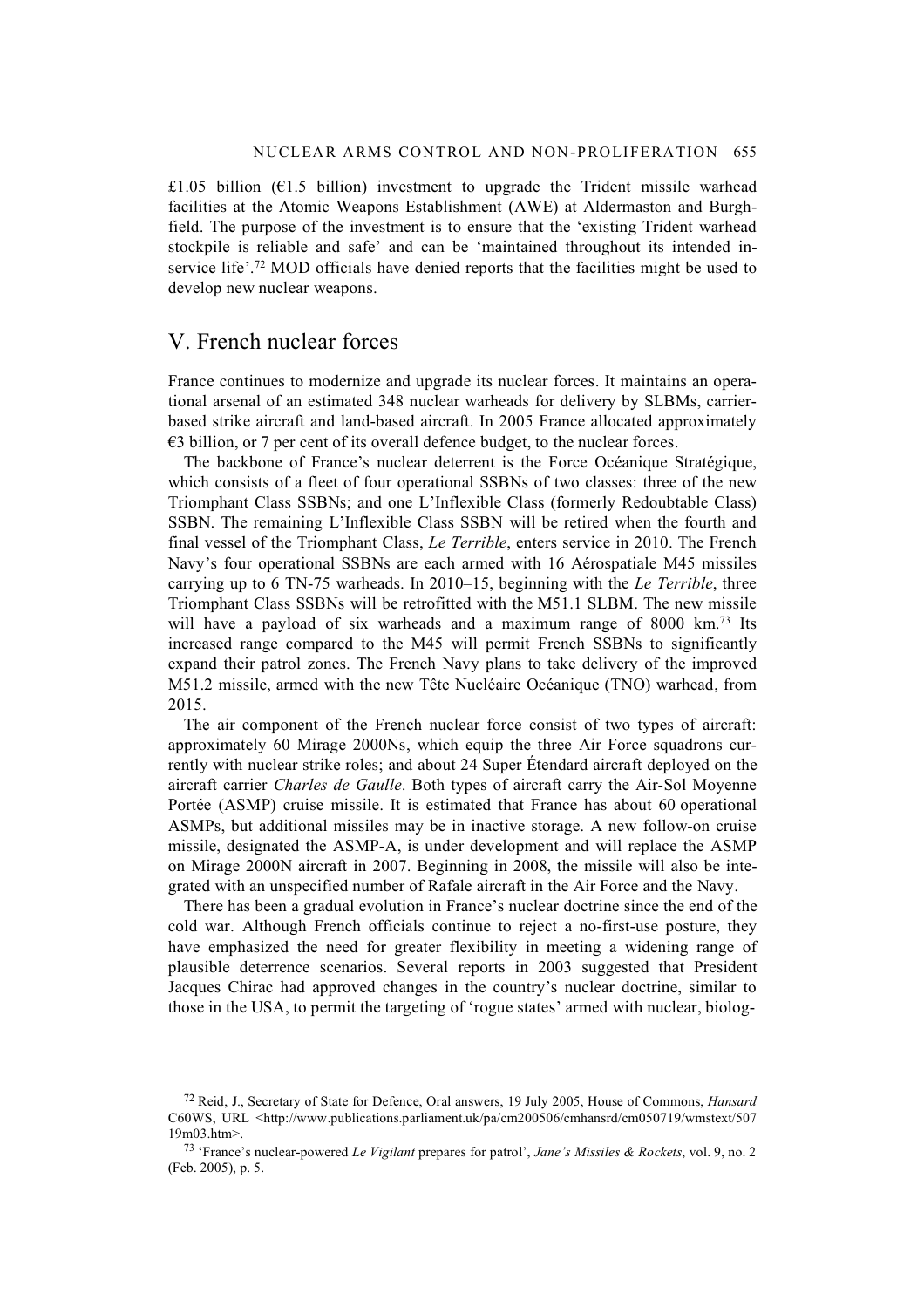| Type                                     | No. | Year first<br>deployed deployed | Range<br>$(km)^a$ | Warheads<br>x yield    | Warheads<br>in stockpile |
|------------------------------------------|-----|---------------------------------|-------------------|------------------------|--------------------------|
| Land-based aircraft<br>Mirage 2000N      | 60  | 1988                            | 2.750             | $1 \times 300$ kt ASMP | 50                       |
| Carrier-based aircraft<br>Super Étendard | 24  | 1978                            | 650               | 1 x 300 kt ASMP        | 10                       |
| $SLBMs^b$<br>M45                         | 48  | 1996                            | 6.000 $^{c}$      | $6 \times 100$ kt      | 288                      |
| <b>Total</b>                             |     |                                 |                   |                        | 348                      |

**Table 13A.5.** French nuclear forces, January 2006

*<sup>a</sup>*Aircraft range is for illustrative purposes only; actual mission range will vary according to flight profile and weapon loading.

*<sup>b</sup>* The fourth and final Triomphant Class SSBN, *Le Terrible*, will replace *L'Inflexible*, in 2010 with the M51 SLBM.

*<sup>c</sup>* The range of M45 is listed as only 4000 km in a 2001 report from the National Defence Commission of the National Assembly.

*Sources*: French National Assembly, 'Bill of Law for the 2003–2008 Military Programme', 2002; French Ministry of Defence, 'Nuclear disarmament and non-proliferation', *Arms Control, Disarmament and Non-Proliferation: French Policy* (La Documentation française: Paris, 2000), chapter 3, pp. 36–56; Norris, R. S. et al., *Nuclear Weapons Databook, Vol. 5: British, French, and Chinese Nuclear Weapons* (Westview: Boulder, Colo., 1994), p. 10; *Air Actualités*, various issues; *Aviation Week & Space Technology*, various issues; 'NRDC Nuclear Notebook', *Bulletin of the Atomic Scientists*, various issues; and Authors' estimates.

ical or chemical weapons and which threatened France's vital interests.74 However, Chirac denied at the time that that there had been any changes in nuclear doctrine.

On 19 January 2006 Chirac delivered a speech at L'Ile-Longue nuclear submarine base setting out a new rationale for France's *force de frappe* (nuclear deterrent force).75 In the speech Chirac cited the dangers of regional instability, growing extremism and the proliferation of weapons of mass destruction and said that the country's nuclear deterrent remained the fundamental guarantor of its security. He threatened to retaliate with nuclear weapons against any state found to be supporting terrorism against France or considering the use of weapons of mass destruction. Chirac revealed that French nuclear forces had already been reconfigured to enable them to destroy the 'power centres' of any state which sponsored a terrorist attack against France.76 This involved *inter alia* reducing the number of nuclear warheads of SLBMs to allow more precisely targeted strikes. He did not say whether France was prepared to resort to pre-emptive nuclear strikes against a country it saw as a threat.

The doctrinal change announced by Chirac was similar to one already undertaken by the UK. In 2002, an addendum to the UK's 1998 Strategic Defence Review (SDR)

<sup>74</sup> Tertrais, B., 'Nuclear policy: France stands alone', *Bulletin of the Atomic Scientists*, vol. 60, no. 4 (July/Aug. 2004), pp. 48–55.

<sup>&</sup>lt;sup>75</sup> 'Speech by Jacques Chirac, President of the French Republic, during his visit to the Strategic Air and Maritime Forces at Landivisiau/L'Ile Longue', 19 Jan. 2006, URL <http://www.elysee.fr/elysee/ elysee.fr/anglais/speeches\_and\_documents/2006/speech\_by\_jacques\_chirac\_president\_of\_the\_french\_re public during his visit to the stategic forces.38447.html>.

<sup>76 &#</sup>x27;Speech by Jacques Chirac' (note 75).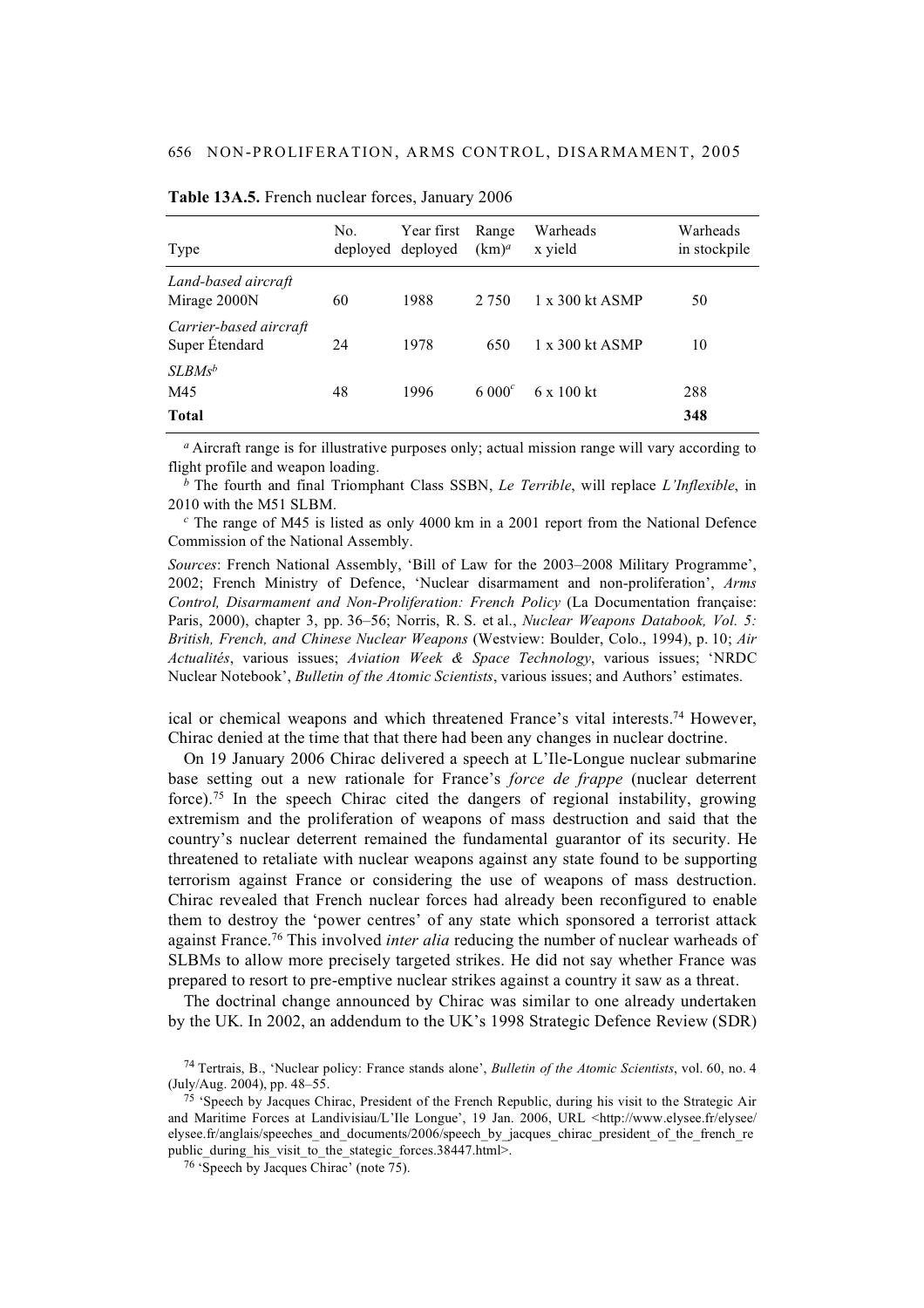extended the role of nuclear weapons to include deterring 'leaders of states of concern and terrorist organizations'.77

# VI. Chinese nuclear forces

In July 2005, the annual report of the US Department of Defense on Chinese military power included an overview of the composition of China's ballistic missile force.78 This overview and other recent information—most significantly a declaration by the Chinese Foreign Ministry in 2004 that 'China . . . possesses the smallest nuclear arsenal of all the nuclear weapon states79—necessitates a reduction in the estimate of the size of China's nuclear forces. It is estimated here that China deploys approximately 130 nuclear warheads for delivery by land-based missiles, sea-based missiles and bombers.80 Additional warheads are thought to be in storage.

Notwithstanding the change in the estimate for China's nuclear forces, the size of the Chinese warhead stockpile is thought not to have changed significantly for many years. However, the delivery systems for those warheads have changed, with the gradual withdrawal of the old DF-3A (CSS-2) and conversion of some of the newer DF-21s to conventional missions. Moreover, according to US Government assessments, China will soon begin replacing its small force of medium- and intermediaterange ballistic missiles with newer, more survivable, long-range missiles.<sup>81</sup> This includes the DF-31 (Dong Feng, or East Wind), a new solid-propellant, road-mobile ICBM that the US DOD for a number of years has predicted was about to enter service but which the 2005 report stated is still in development. Two modifications of the DF-31, the longer-range DF-31A and the submarine-based Julang-2, are also under development. The deployment of these longer-range, mobile systems is expected to enhance the survivability of the Chinese missile force by enabling the weapons to operate over a larger area. While the DOD is concerned that the new missiles will increase the number of warheads that can reach the USA, the Chinese Government insists that the development is consistent with China's long-standing commitment to a policy of no-first use of nuclear weapons.82

The July 2005 DOD report predicted that the future Chinese land-based missile force will eventually consist of modernized, silo-based DF-5A (CSS-4 Mod 2) and road-moble DF-31 and DF-31A ICBMs. In addition, China will maintain a number of nuclear-armed DF-21A MRBMs 'for regional contingencies'.83 The US intelligence

77 British Ministry of Defence, *The Strategic Defence Review: A New Chapter*, CM 5566, vol. 1, July 2002, p. 12, URL <http://www.mod.uk/linked\_files/SDR\_New\_Chapter.pdf>.

<sup>79</sup> Ministry of Foreign Affairs of the People's Republic of China, 'Fact Sheet: China: nuclear disarmament and reduction of [sic]', Beijing, 27 Apr. 2004, p. 1, URL <http://www.fmprc.gov.cn/eng/wib/ zzjg/jks/cjjk/2622/t93539.htm>.

 $80$  Some analysts have argued that only the land-based missile force is operationally deployed, in which case China's operational nuclear arsenal would be as low as *c*. 80 warheads. Lewis, J., 'The ambiguous arsenal', *Bulletin of the Atomic Scientists*, vol. 61, no. 3 (May/June 2005), pp. 52–59.

81 US Department of Defense (note 78).

<sup>82</sup> Information Office of the State Council of the People's Republic of China, 'China's endeavors for arms control, disarmament and non-proliferation', Beijing, Sep. 2005, URL <http://www.china.com. cn/english/features/book/140320.htm>.

<sup>83</sup> US Department of Defense (note 78), p. 28.

<sup>78</sup> US Department of Defense, *Annual Report to Congress: The Military Power of the People's Republic of China 2005*, 19 July 2005, URL <http://www.defenselink.mil/news/Jul2005/d20050719 china.pdf>, p. 45.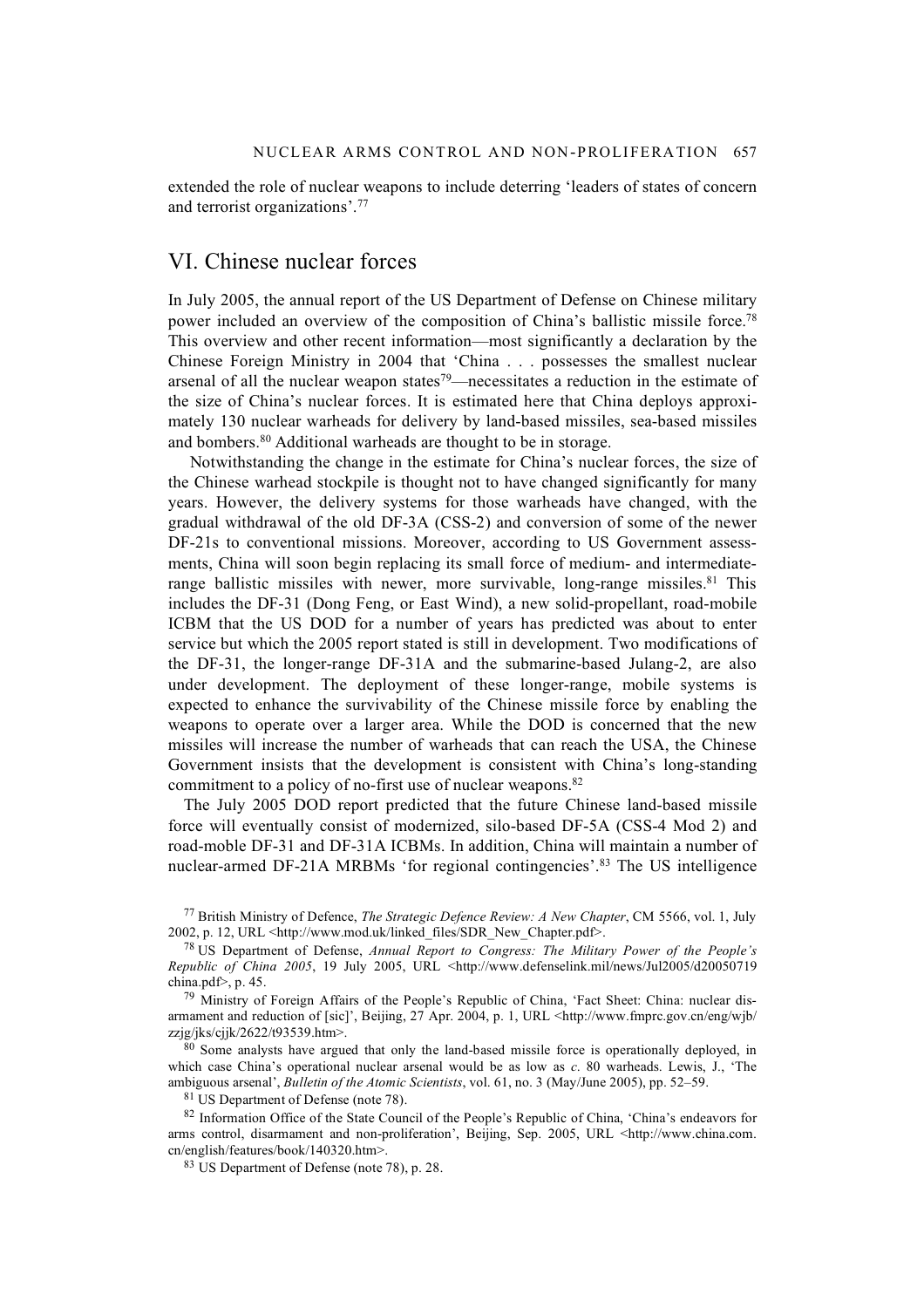| Type                             | US or NATO<br>designation                        | No.<br>deployed | Year first<br>deployed | Range<br>$(km)^a$        | Warheads<br>x yield     | Warheads<br>in stockpile |
|----------------------------------|--------------------------------------------------|-----------------|------------------------|--------------------------|-------------------------|--------------------------|
| Land-based missiles <sup>b</sup> |                                                  |                 |                        |                          |                         |                          |
| $DF-3A$                          | $CSS-2$                                          | 16              | 1971                   | $3.100^{\circ}$          | $1 \times 3.3$ Mt       | 16                       |
| $DF-4$                           | $CSS-3$                                          | 22              | 1980                   | >5500                    | $1 \times 3.3$ Mt       | 22                       |
| $DF-5A$                          | $CSS-4$                                          | 20              | 1981                   | 13 000                   | $1 \times 4 - 5$ Mt     | 20                       |
| $DF-21A$                         | $CSS-5$                                          | 21              | 1991                   | $2.100^{\circ}$          | $1 \times 200 - 300$ kt | 21                       |
| $DF-31$                          | $CSS-X-10$                                       | $\mathbf{0}$    | (2006)                 | ~18000                   | 1 x ?                   | $\theta$                 |
| $DF-31A$                         | $\overline{\cdot}$                               | $\theta$        | $(2007-09)$            | ~12000                   | $1 \times ?$            | $\theta$                 |
| SLBM <sub>s</sub>                |                                                  |                 |                        |                          |                         |                          |
| Julang $1c$                      | $CSS-NX-3$                                       | 12              | 1986                   | >1000                    | $1 \times 200 - 300$ kt | 12                       |
| Julang <sub>2</sub>              | ?                                                | $\theta$        | $(2008-10)$            | ~1000                    | $1 \times ?$            | $\theta$                 |
| Aircraft <sup>d</sup>            |                                                  |                 |                        |                          |                         |                          |
| Hong- $6$                        | $B-6$                                            | 20              | 1965                   | 3 100                    | 1 x bomb                | $\sim$ 20                |
| Attack                           | $(Qian-5,$<br>Others?)                           | $\gamma$        | $1972 - ?$             | $\overline{\mathcal{L}}$ | 1 x bomb                | $\sim$ 20                |
| Strategic weapons                |                                                  |                 |                        |                          |                         | $\sim$ 130               |
|                                  | Non-strategic weapons <sup>e</sup>               |                 |                        |                          |                         |                          |
|                                  | Short-range ballistic missiles (DF-15 and DF-11) |                 |                        |                          |                         | $\gamma$                 |
| <b>Total</b>                     |                                                  |                 |                        |                          |                         | $\sim 130'$              |

**Table 13A.6.** Chinese nuclear forces, January 2006

*<sup>a</sup>* Aircraft range is for illustrative purposes only; actual mission range will vary according to flight profile and weapon loading.

*<sup>b</sup>* China defines missile ranges as: short-range, <1000 km; medium-range, 1000–3000 km; long-range, 3000–8000 km; and intercontinental range, >8000 km. The range of the DF-3A and the DF-21A may be longer than is normally reported.

*<sup>c</sup>* The JL-1 has never been fully operational and the single Xia Class SSBN has never conducted a deterrent patrol.

*d* A small stockpile of bombs with yields between 10 kt and 3 Mt is thought to exist for delivery by aircraft. Chinese aircraft are not believed to have nuclear weapons delivery as a primary role but as a contingency mission. Figures for aircraft are for nuclear-configured versions only. The table assumes no more than 40 bombs for aircraft.

*<sup>e</sup>* The existence of tactical warheads is highly uncertain, but several low-yield nuclear tests in 1970s and US Government statements in the 1980s and 1990s suggest that some tactical warheads may have been developed.

*f* Additional warheads may be in storage.

*Sources*: US Department of Defense (DOD), Office of the Secretary of Defense, 'The Military Power of the People's Republic of China,' July 2005; US Air Force, National Air and Space Intelligence Center (NASIC), various documents; US Central Intelligence Agency, 'Foreign Missile Developments and the Ballistic Missile Threat Through 2015' (unclassified summary), Dec. 2001, URL <http://www.cia.gov/nic/pubs/other\_products/Unclassifiedballistic missilefinal.pdf>; US DOD, Office of the Secretary of Defense, 'Proliferation: threat and response', Washington, DC, Jan. 2001, URL <http://www.defenselink.mil/pubs/ptr20010110. pdf>; Norris, R. S. et al.*, Nuclear Weapons Databook, Vol. 5: British, French, and Chinese Nuclear Weapons* (Westview: Boulder, Colo., 1994); 'NRDC Nuclear Notebook', *Bulletin of the Atomic Scientists*, various issues; and Authors' estimates.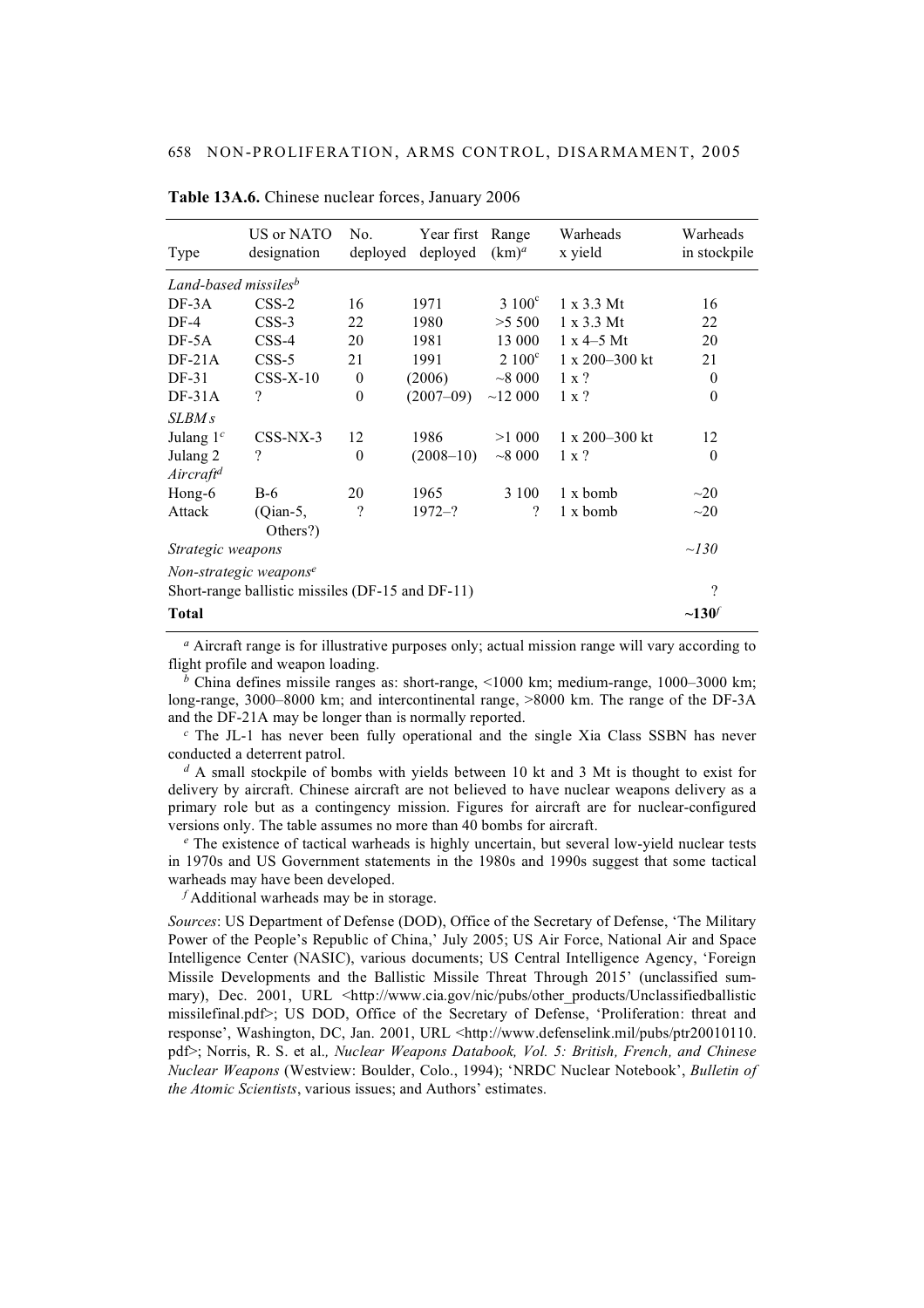community has stated that China might deploy multiple warheads on its DF-5A (CSS-4) missiles to ensure the effectiveness of its deterrent against missile defence systems, but neither the DF-31 nor its two modifications are thought to be designed to carry multiple warheads.84

China has had great difficulty in developing a sea-based nuclear deterrent. The single Type 092 (Xia Class) SSBN, armed with the JL-1 SLBM, is not believed to have achieved full operational capability and, according to US Naval Intelligence, has never conducted a deterrent patrol. A new SSBN, the Type 094, is under construction. Press reports that the submarine had been launched in July 2004 appear to have been premature;85 the submarine was probably the first unit of the Type 093, a replacement for the Han Class nuclear-powered attack submarine. The Type 094 is not expected to enter into service before the end of this decade at the earliest.

The missile intended for the Type 094 Class SSBN, a modified DF-31 known as the Julang-2 (JL-2), was successfully test-launched on 16 June 2005 from a submerged submarine in the Pacific Ocean near the Shandong Peninsula.<sup>86</sup> The submarine is believed to have been a modified Golf Class submarine. A previous test in mid-2004 failed. The DOD estimates that JL-2 will have an intercontinental range of about 7500–8000 km and that it will carry a single warhead.87

It is thought that China has a small stockpile of nuclear bombs for delivery by aircraft. Between 1965 and 1976, Chinese Hong-5, Hong-6 and Qian-5 aircraft dropped a total of 11 nuclear bombs in nuclear tests at the Lop Nur Test Site. The bombs detonated with yields of 8–4000 kt in four distinct ranges. The US Defense Intelligence Agency estimated in 1984 that 'a small number of the nuclear-capable aircraft probably have nuclear bombs, even though we are unable to identify airfield storage sites',88 and in 1993 the National Security Council told Congress that China has a 'small stockpile of nuclear bombs'. Although the Chinese Air Force was not believed to have units whose primary purpose was to deliver the bombs, the NSC estimated that 'some units may be tasked for nuclear delivery as a contingency mission'.89 The candidates for nuclear contingency missions today include the H-6 bomber, and perhaps also a fighter-bomber. China is also developing land-attack cruise missiles that may be for delivery by the H-6. The 2005 DOD report states that, once developed, there 'are no technological bars to placing on these systems a nuclear payload'.<sup>90</sup>

<sup>&</sup>lt;sup>84</sup> A multiple re-entry vehicle system releases 2 or more RVs along the missile's linear flight path to a single target, which land in a relatively confined area at about the same time. The more sophisticated and flexible MIRV system can manoeuvre multiple RVs to several different release points to provide targeting flexibility against several independent targets over a much wider area and longer period of time.

<sup>85</sup> See, e.g., Gertz, B., 'China tests ballistic missile submarine', *Washington Times* (Internet edn), 3 Dec. 2004, URL <http://www.washingtontimes.com/functions/print.php?StoryID=20041202-115302- 2338r>.

<sup>86</sup> 'China test-fires new submarine-launched missile', *Daily Yomiuri* (Internet edn), 18 June 2005, URL <http://www.yomiuri.co.jp/newse/20050618wo42.htm>; and 'China test fires long-range missile from submarine', *Jane's Missiles and Rockets*, vol. 9, no. 8 (Aug. 2005), p. 4.

<sup>87</sup> Norris, R. and Kristensen, H., 'Chinese nuclear forces 2003', *Bulletin of the Atomic Scientists*, vol. 59, no. 6 (Nov./Dec. 2003), URL <http://www.thebulletin.org/print.php?art\_ofn=nd03norris>, pp. 77–80,

<sup>88</sup> US Defense Intelligence Agency, 'Nuclear weapons systems in China', DEB-49-84, 24 Apr. 1984, pp. 3–4, partially declassified and released under the US Freedom of Information Act.

<sup>&</sup>lt;sup>89</sup> US National Security Council, 'Report to Congress on status of China, India and Pakistan nuclear and ballistic missile programs', n.d. [28 July 1993], p. 2, obtained under the US Freedom of Information Act by the Federation of American Scientists.

<sup>90</sup> US Department of Defense (note 78), p. 29.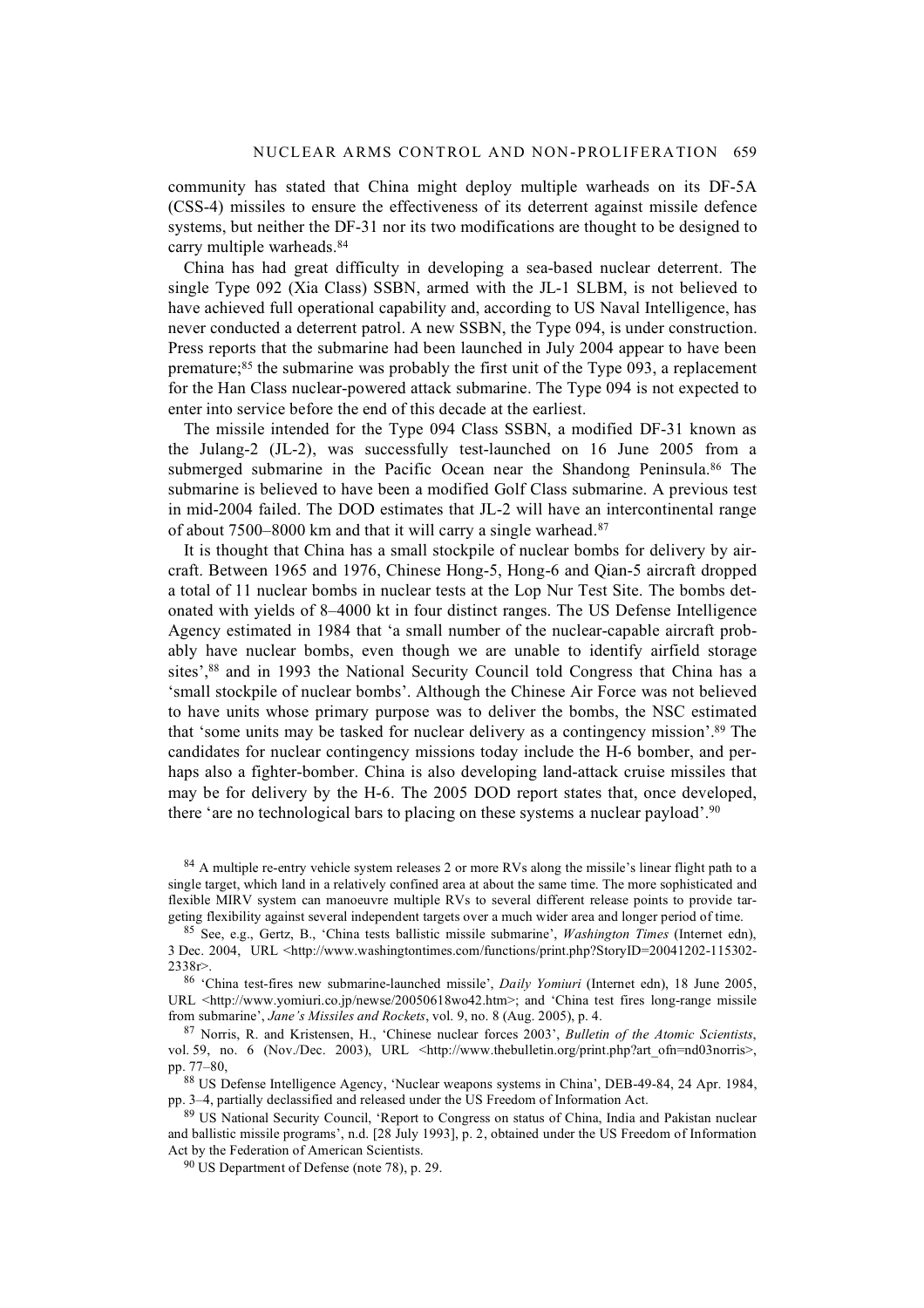# VI. Indian nuclear forces

India is widely believed to be expanding the size of its nuclear arsenal, although little public information is available about the pace and scale of such an expansion. The conservative estimate presented here is that India possesses about 50 nuclear weapons. The figure is based on India's estimated inventory of 360–530 kg of military plutonium $91$  and assessments made by the US intelligence community. The US Defense Intelligence Agency estimated in July 1999 that India possessed 10–15 nuclear weapons.92

There is considerable uncertainty in published estimates of the total amount of weapon-grade plutonium that India has produced and, hence, in estimates of the number of nuclear weapons that it could have built. A number of factors contribute to this. First, there are different assessments of the lifetime operating capacity (i.e., of the reliability and efficiency) of the 100-megawatt-thermal  $(MW(t))$  Dhruva reactor and the ageing 40-MW(t) CIRUS reactor, which are dedicated to producing plutonium for military use.93 Second, it is unclear whether India has used all of its available weapon-grade plutonium to build nuclear weapons, as some analysts have assumed. Finally, there are different views on how to take into account the losses and drawdowns of nuclear material that occur during production, processing and testing.

In addition to these factors, there continues to be a debate about whether nonweapon-grade plutonium (either in the form of reactor-grade plutonium or a mix of isotopes closer to weapon-grade plutonium) was used in one of the nuclear explosive tests carried out by India in May 1998.<sup>94</sup> If the test gave confidence that this material could be used for weapons, India may see the large quantity of plutonium contained in the spent fuel of its unsafeguarded power reactors as being a potential part of its military nuclear programme.

India may be working to increase its capability for producing weapon-grade plutonium.95 Some critics of the July 2005 Civil Nuclear Cooperation Initiative (CNCI) between India and the United States have argued that, by allowing the sale of nuclear fuel for use in designated Indian civilian installations, the deal would free up India's limited domestic uranium supplies for military purposes.96 Critics of the deal have also expressed concern about the unwillingness of India's Department of Atomic Energy to place its fast breeder reactor (FBR) programme under International Atomic

<sup>93</sup> According to the World Nuclear Association, in the 1990s India's nuclear power reactors had some of the world's lowest operating capacity factors. World Nuclear Association, 'India and Pakistan', Information and Issues Brief, Nov. 2002, URL <http://www.world-nuclear.org/info/inf53.htm>.

94 Perkovich, G., *India's Nuclear Bomb: the Impact on Global Proliferation* (University of California Press: Berkeley, Calif., 1999), pp. 428–31.

<sup>96</sup> Mian, Z. and Ramana, M., 'Feeding the nuclear fire', *Economic and Political Weekly* (Mumbai), 27 Aug. 2005, URL <http://www.geocities.com/m\_v\_ramana/nucleararticles/indo-us-deal.html>. For further detail on the Indo-US CNCI see appendix 13B in this volume.

<sup>&</sup>lt;sup>91</sup> Albright, D., 'India's military plutonium inventory, end of 2004', 7 May 2005, Institute for Science and International Security (ISIS), *Global Stocks of Nuclear Explosive Materials*, URL <http://www.isisonline.org/global\_stocks/end2003/India:\_military\_plutonium.pdf>. The estimate of 50 warheads assumes that each warhead would require 5 kg of plutonium and that only 250 kg of the military plutonium produced by India has so far been used in assembled nuclear warheads.

<sup>92</sup> US Defense Intelligence Agency, 'A Primer on the Future Threat: The Decades Ahead: 1999– 2020', July 1999, p. 38, reproduced in Scarborough, R., *Rumsfeld's War* (Regnery: Washington, DC, 2004), pp. 194–223.

<sup>95</sup> Albright (note 91).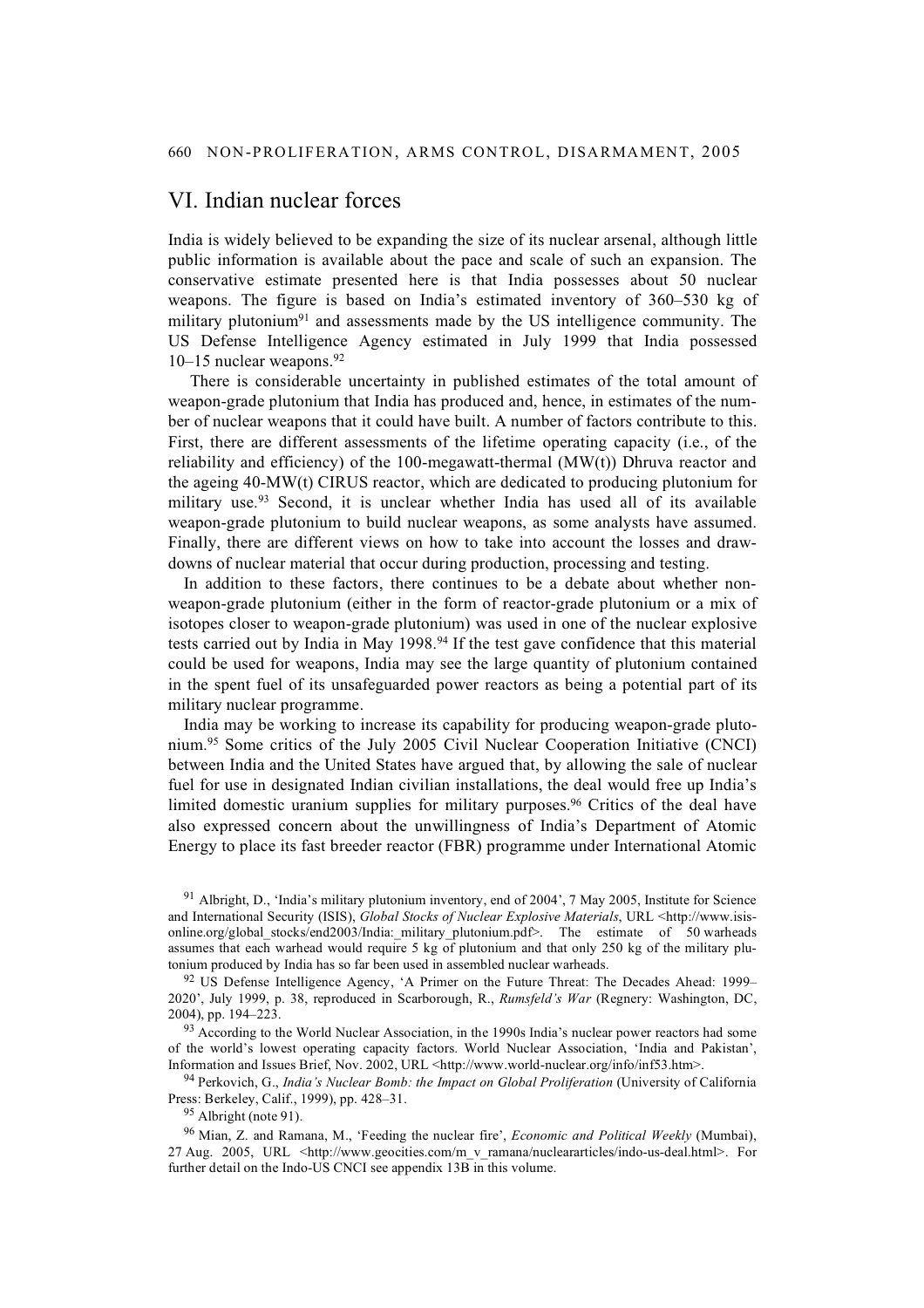Energy Agency safeguards, thereby raising doubt that the programme is for exclusively peaceful purposes.<sup>97</sup>

It is not publicly known whether India has produced highly enriched uranium (HEU) for weapon purposes. India operates two gas centrifuge facilities: a pilot scale plant at the Bhabha Atomic Research Centre (BARC) complex and a larger plant that has been reportedly operating since 1990 at Rattehalli, Karnataka. The primary purpose of the latter facility appears to be to produce HEU for an indigenous nuclearpowered submarine under development.

India's nuclear doctrine, which was published as a draft document in 1999, is 'based on the principle of a minimum credible deterrent and no-first-use'.98 Additional guidelines, published in January 2003, state that India would use nuclear weapons to deter or retaliate against the use of chemical or biological weapons.<sup>99</sup> There have been no official statements specifying the size of the nuclear stockpile required for 'credible minimum deterrence'. However, according to the Indian MOD it involves 'a mix of land-based, maritime and air capabilities'.100 Most observers believe that India maintains a recessed nuclear posture, in accordance with its nofirst-use policy: that is, nuclear warheads are not mated to their delivery vehicles, and some nuclear warheads may be stored in unassembled form, with the plutonium core kept separately from the non-nuclear ignition components.

### **Strike aircraft**

Aircraft currently constitute the core of India's nuclear strike capabilities. The Indian Air Force (IAF) has reportedly certified the Mirage 2000H Vajra ('Divine Thunder') combat aircraft for delivery of nuclear gravity bombs. The IAF deploys two squadrons of Mirage 2000H aircraft at the Gwalior Air Force Station in north-central India. In August 2005 India and Qatar suspended negotiations over India's purchase of 12 ex-Qatari Mirage 2000-5 aircraft, which could have augmented the IAF's nuclear strike capability. Some of the IAF's four squadrons of Jaguar IS Shamsher ('Sword') combat aircraft may have a nuclear delivery role.<sup>101</sup> Other aircraft that are potentially suitable for a nuclear role are the MiG-27 and the Su-30MKI.

### **Land-based ballistic missiles**

The Prithvi ('Earth') was India's sole operational ballistic missile for many years and the first believed to have a nuclear capability. The Prithvi I (SS-150) is a single-stage, road-mobile ballistic missile capable of delivering a 1000-kg warhead to a maximum

<sup>97</sup> Albright, D. and Basu, S., 'Separating India's military and civilian nuclear facilities', Institute for Science and International Security (ISIS), *ISIS Report*, 16 Dec. 2005, URL <http://www.isisonline.org/publications/southasia/indiannuclearfacilities.pdf>; and 'Atomic Lethargy', *Indian Express* (Internet edn), 23 Jan. 2006, URL <http://www.indianexpress.com/full\_story.php? content\_id=86424>.

<sup>98</sup> Indian Ministry of External Affairs, *Draft Report of National Security Advisory Board on Indian Nuclear Doctrine*, 17 Aug. 1999, URL <http://meaindia.nic.in//disarmament/dm17Aug99.htm>.

<sup>99</sup> Indian Ministry of External Affairs, 'Cabinet Committee on Security reviews operationalization of India's nuclear doctrine', Press release, 4 Jan. 2003, URL <http://meaindia.nic.in/pressrelease/ 2003/01/04pr01.htm>.

<sup>100</sup> Indian Ministry of Defence, *Annual Report 2004–05*, URL <http://mod.nic.in/reports/report 05.htm>, p. 14.

<sup>101</sup> Norris, R. and Kristensen, H., 'India's nuclear forces', *Bulletin of the Atomic Scientists*, vol. 61, no. 5 (Sep./ Oct. 2005), pp. 73–75.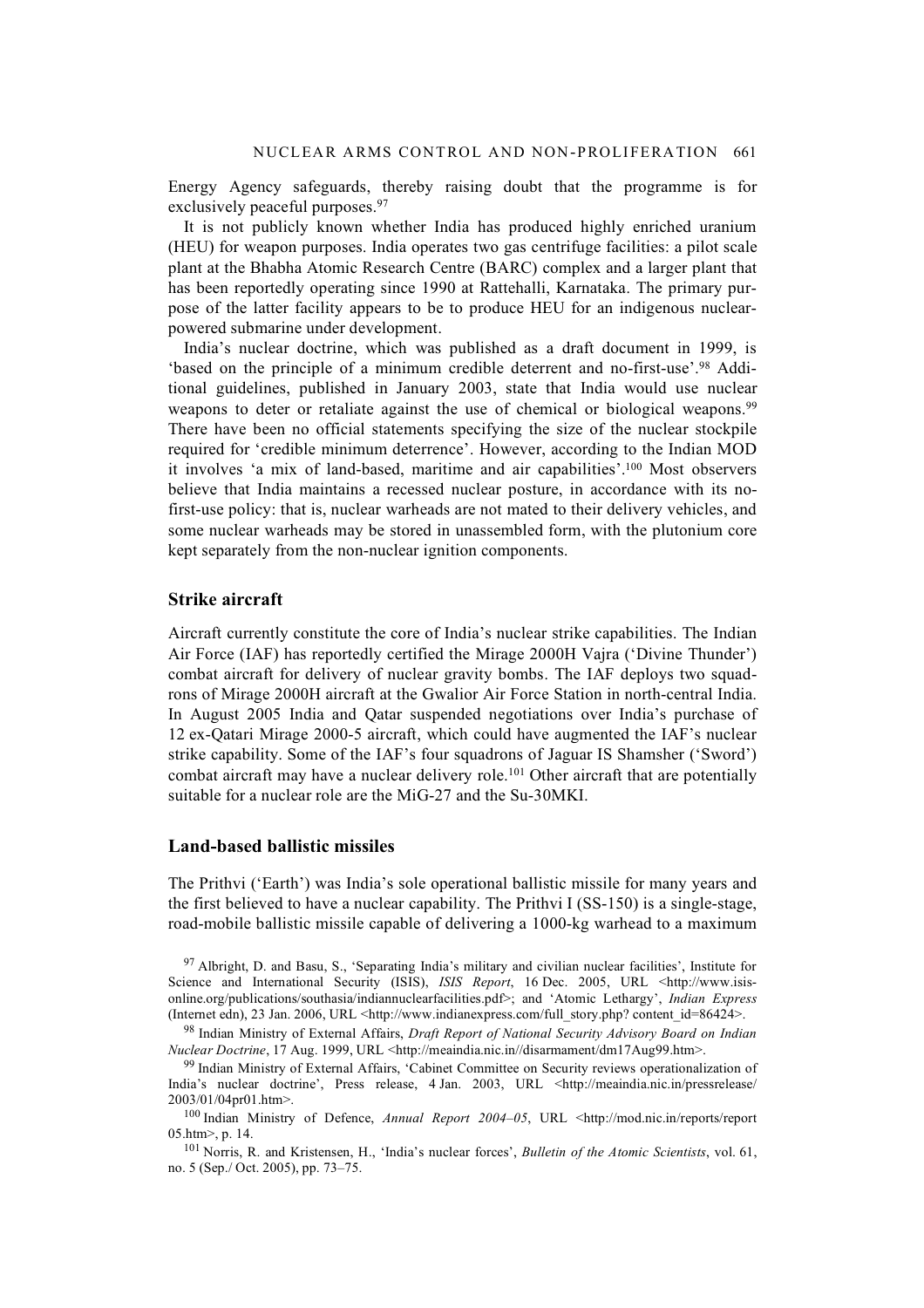| Type                      | Range<br>$(km)^a$ | Payload<br>(kg) | <b>Status</b>                                                                                                                        |
|---------------------------|-------------------|-----------------|--------------------------------------------------------------------------------------------------------------------------------------|
| <b>Ballistic missiles</b> |                   |                 |                                                                                                                                      |
| Prithvi I (P-I)           | 150               | 800             | Entered service in 1994, widely believed to<br>have a nuclear delivery role. Most recent<br>flight-tests on 19 Mar. and 12 Dec. 2005 |
| Agni $I^b$                | 800               | 1 000           | Inducted into Indian Army service in 2004                                                                                            |
| Agni II                   | 2 000-2 $500^c$   | 1 000           | Inducted into Indian Army service in 2004                                                                                            |
| Aircraft <sup>d</sup>     |                   |                 |                                                                                                                                      |
| Mirage 2000H Vajra        | 1850              | 6300            | Aircraft has reportedly been certified for<br>delivery of nuclear gravity bomb                                                       |
| Jaguar IS Shamsher        | 1400              | 4 760           | Some of 4 squadrons may have nuclear<br>delivery role                                                                                |

**Table 13A.7.** Indian nuclear forces, January 2006

*<sup>a</sup>*Missile payloads may have to be reduced in order to achieve maximum range. Aircraft range is for illustrative purposes only; actual mission range will vary according to flight profile and weapon loading.

*b* The original Agni I, now known as the Agni, was a technology demonstrator programme that ended in 1996.

*<sup>c</sup>* An upgraded version (Agni III) currently under development may have a range of 3500 km, possibly with a reduced payload.

 $d$  Other aircraft in the Indian Air Force's inventory which are potentially suitable for a nuclear role are the MiG-27 (Bahadur) and the Su-30MKI. The Su-30MKI has an in-flight refuelling capability with the IL-78 aerial tanker.

*Sources*: Indian Ministry of Defence, annual reports and press releases; International Institute for Strategic Studies (IISS), *The Military Balance 2004–2005* (IISS: London, 2004); US Air Force, National Air and Space Intelligence Center (NASIC), *Ballistic and Cruise Missile Threat* (NAIC: Wright-Patterson Air Force Base, Ohio, Aug. 2003), URL <http://www. nukestrat.com/us/afn/NAIC2003rev.pdf>; US Central Intelligence Agency, 'Unclassified report to Congress on the acquisition of technology relating to weapons of mass destruction and advanced conventional munitions, 1 January through 30 June 2002', Apr. 2003, URL <http://www.cia.gov/cia/publications/bian/bian\_apr\_2003.htm>; US National Intelligence Council, 'Foreign missile developments and the ballistic missile threat through 2015' (unclassified summary), Dec. 2001, URL <http://www.cia.gov/nic/pubs/other\_ products/Unclassifiedballisticmissilefinal.pdf>; Lennox, D. (ed.), *Jane's Strategic Weapon Systems* (Jane's Information Group, Ltd: Coulsdon, 2004); Bharat Rakshak, Consortium of Indian military websites URL <http://www.bharat-rakshak.com>; Vivek Raghuvanshi, *Defense News*, various articles; and Authors' estimates.

range of 150 km. The missile was first test flown in 1988 and entered into service with the Indian Army in 1994. It is currently deployed with the Army's 333, 444 and 555 Missile Groups. On 19 March and 12 May 2005, India conducted test-launches of Prithvi I missiles at its Integrated Test Range at Chandipur-on-Sea, in the Bay of Bengal, off the coast of the eastern state of Orissa. A number of Prithvi I missiles are widely believed to have been modified to deliver nuclear warheads, although this has never been officially confirmed.

There are two newer versions of the Prithvi missile featuring improved range, accuracy and handling characteristics. The Prithvi II (SS-250), which has entered into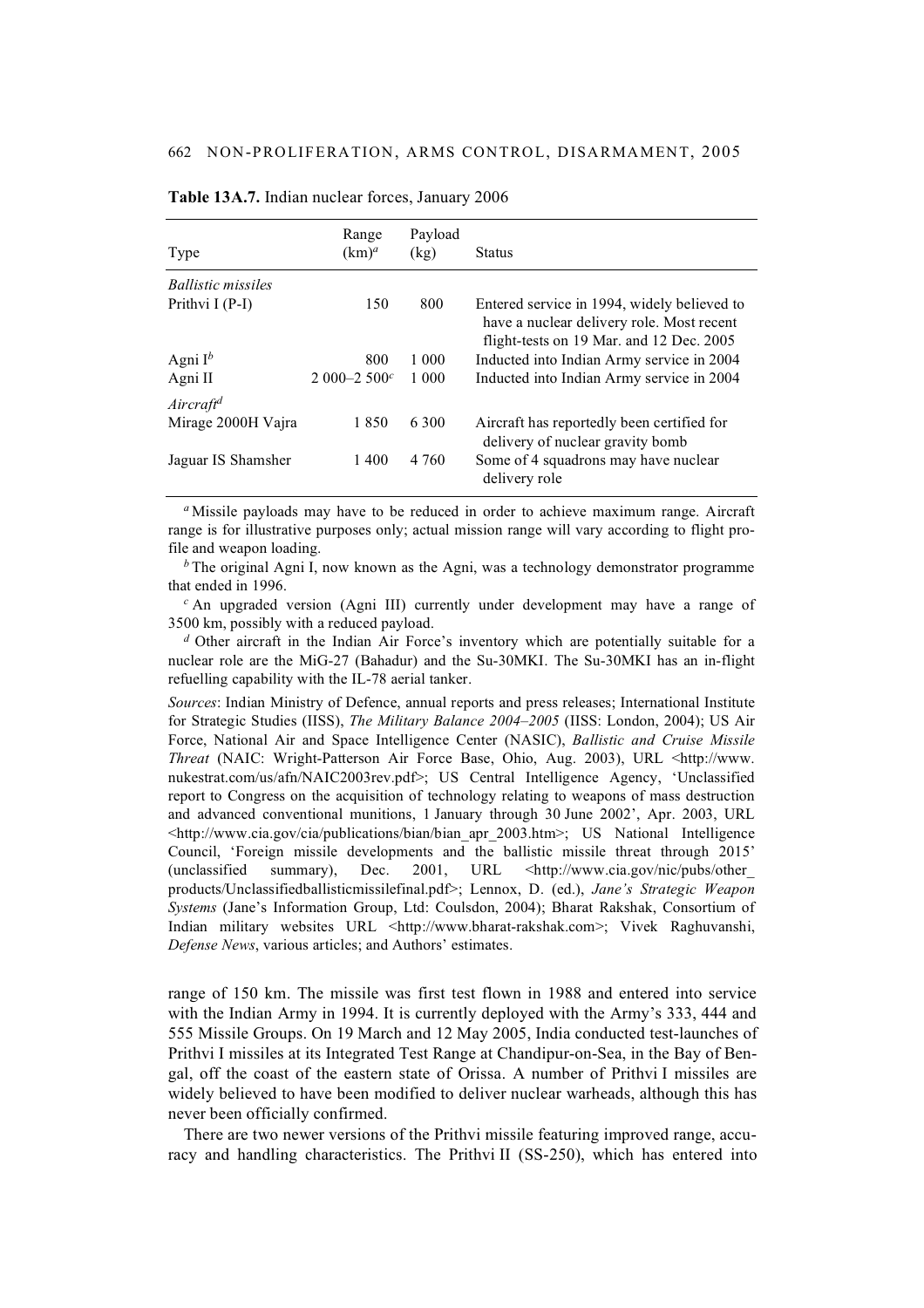service with the Indian Air Force, can carry a 500- to 700-kg warhead to a maximum range of 250 km. It is not believed to have a nuclear role. The Prithvi III (SS-350), which is in development, is a two-stage, solid-fuel missile designed to deliver a 1000-kg warhead to a range of up to 350 km. Its most recent flight-tests took place in January and October 2004.

Indian defence sources indicate that the family of longer-range Agni ('Fire') ballistic missiles, which are designed to provide a short-reaction-time nuclear capability, has largely taken over the Prithvi's nuclear delivery role.<sup>102</sup> The original Agni missile was a technology demonstrator that was test flown several times between 1989 and 1994, up to a range of 1500 km, but never operationally deployed. The short-range Agni I is a single-stage, solid-fuel missile that can deliver a 1000-kg warhead to a maximum range of 700–800 km. The two-stage Agni II can deliver a similar payload to a range of up to 2500 km. The missiles are road and rail mobile, and both can carry nuclear as well as conventional warheads. Following several successful flight-tests in 2004, the Agni I and Agni II were inducted into service with the Indian Army's 334 and 335 Missile Groups, respectively. In May 2005, the missiles were incorporated into India's tri-service Strategic Forces Command. The Defence Research & Development Organization (DRDO) is reportedly planning to upgrade the Agni II's engines and to install decoys along with the warhead to counter defensive systems.103

The DRDO is developing a longer-range Agni III intermediate-range ballistic missile with a maximum range of 3500 km. The Agni III continues to experience engineering and systems integration problems, and its maiden flight-test scheduled for 2003 was again postponed in 2005.104 Indian media reports indicate that because of the ongoing technical problems, the DRDO has decided to increase the range of the Agni II missile, initially by 300 km, as an interim measure.<sup>105</sup>

In 2005 the Indian press reported that the MOD wanted to move beyond the Agni III and proceed with development of an ICBM. The proposed missile reportedly will be a three-stage design, with the first two stages using solid propellant and the third stage using liquid propellant, and will have a range of 9000–12 000 km. It may carry two or three nuclear warheads with yields of 15–20 kt.<sup>106</sup> It is not expected to enter service until after 2015. Western analysts have speculated for some time that India was developing an ICBM, known as the Surya, based on an indigenous spacelaunch vehicle.<sup>107</sup>

India continues to develop the naval leg of its planned 'triad' of nuclear forces. The Indian Navy is acquiring a rudimentary nuclear capability with the Dhanush ('Bow') ship-based launcher system. The system uses a modified version of the Prithvi II

102 'Prithvi SRBM', Bharat Rakshak: consortium of Indian military websites, updated 15 Apr. 2005, URL <http://www.bharat-rakshak.com/MISSILES/Prithvi.html>.

103 'DRDO plans to add decoys to Agni IRBM', *Jane's Missiles & Rockets*, vol. 9, no. 12 (Dec. 2005), p. 4.

104 Pandit, R., 'Glitches delaying Agni III test', *Times of India* (Internet edn), 3 Mar. 2005, URL <http://timesofindia.indiatimes.com/articleshow/1038860.cms>; and 'Agni III to be test fired by end of year', *Hindu* (Internet edn), 30 Mar. 2005, URL <http://www.thehindu.com/2005/03/30/stories/2005 033011851200.htm>.

105 Dikshit, S., 'Step-up of Agni-II range planned', *The Hindu* (Internet edn), 13 Feb. 2005, URL <http://www.hindu.com/2005/02/13/stories/2005021303540900.htm>.

106 Madhuprasad, 'India to "soon" develop intercontinental ballistic missile', *Deccan Herald* (Internet edn), 25 Aug. 2005, URL <http://www.deccanherald.com/deccanherald/aug252005/index2032552005 824.asp>.

107 'Indian press reports potential for ICBM development', *Jane's Missiles & Rockets*, vol. 9, no. 10 (Oct. 2005), pp. 10–11.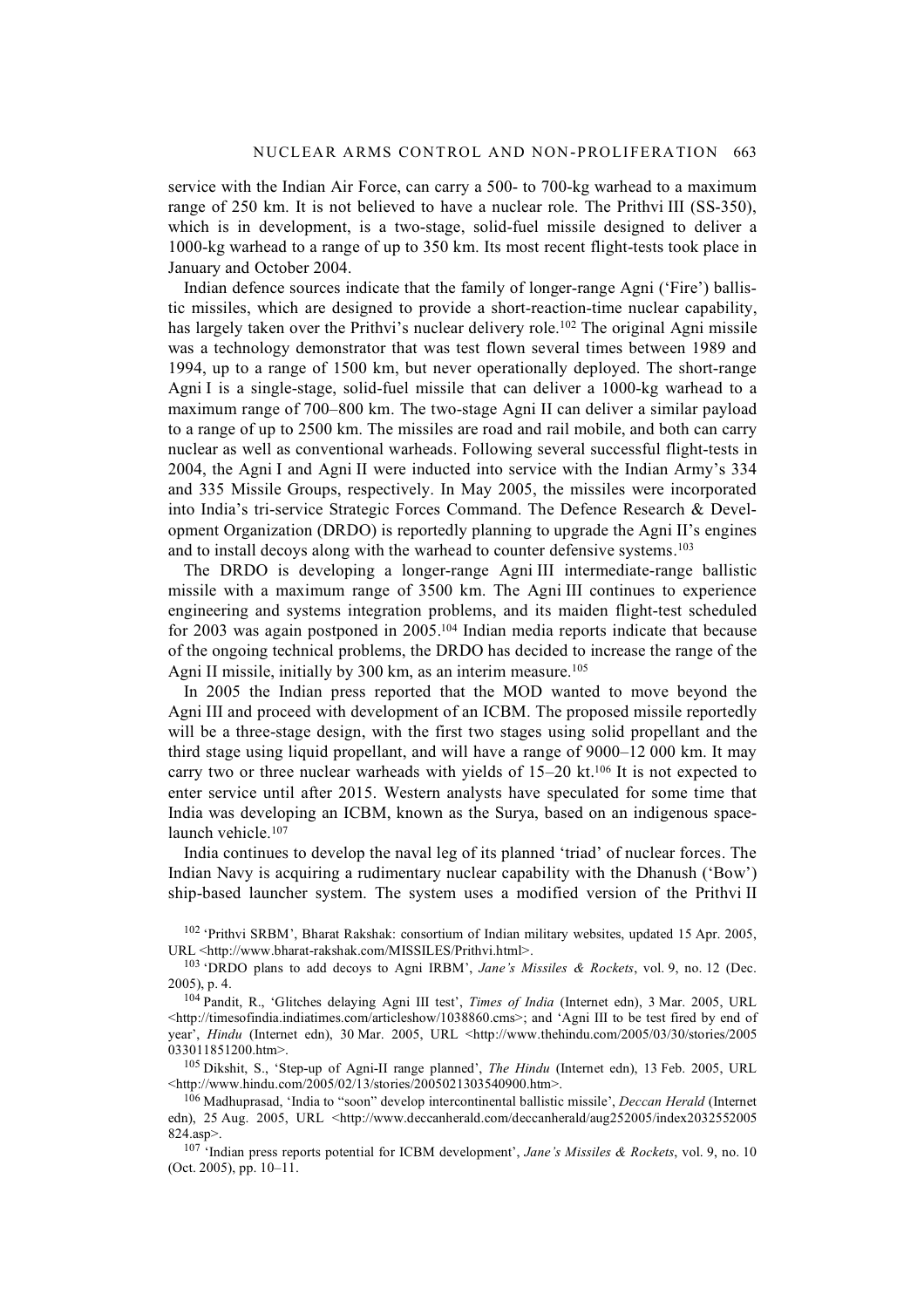#### 664 NON-PROLIFERATION, ARMS CONTROL, DISARMAMENT, 2005

missile, which the MOD has stated will be capable carrying both conventional and nuclear warheads.108 The DRDO successfully test-fired two missiles using the Dhanush launcher system mounted on a surface ship, INS *Rajput*, off the coast of Orissa on 16 April and 28 December 2005.

India appears to be developing a more advanced sea-based nuclear strike capability in the form of the Sagarika ('Oceanic') SLBM, which has sometimes been reported as being an sea-launched cruise missile (SLCM).<sup>109</sup> According to the US Defense Intelligence Agency, India flight-tested an SLBM for the first time in the spring of 2005.110 Some press reports suggest that India may intend to deploy nuclear-armed missiles on the Advanced Technology Vessel, a much-delayed nuclear-powered submarine project that began in 1983.111

# VII. Pakistani nuclear forces

The estimate presented here—that Pakistan possesses approximately 60 nuclear weapons—is a conservative one, based on the size of Pakistan's estimated military inventory of fissile material<sup>112</sup> and on assessments made by the US intelligence community. The US Defense Intelligence Agency estimated in July 1999 that Pakistan had up to 25 nuclear weapons.<sup>113</sup>

Pakistan is believed to be working to increase and diversify its nuclear forces, which are under the control of a National Command Authority that was established by the military government in 2000. In March 2005 President Pervez Musharraf pledged to upgrade the country's nuclear capability, which he said 'was here to stay' and would 'continue to receive the highest national priority'.114 Pakistani officials have stated that the country 'subscribes to the principle of minimum credible deterrence and opposes nuclear proliferation and an arms race in the region'.115 However, because of Pakistan's fears of being overrun by India's larger conventional forces in a military conflict, Pakistan has consistently rejected a no-first-use nuclear policy.

108 Indian Ministry of Defence, 'Dhanush successfully test fired', Press release, New Delhi, 8 Nov. 2004, URL <http://mod.nic.in/pressreleases/content.asp?id=853>.

109 Norris and Kristensen (note 101).

110 Maples, M. D., Lieutenant General, US Army, Director, Defense Intelligence Agency, 'Current and projected national security threats to the United States', Statement for the Record to the Senate Armed Services Committee, 28 Feb. 2006, URL <http://www.senate.gov/~armed\_services/statemnt/ 2006/February/Maples%2002-28-06.pdf>, p. 11.

111 Pandit, R., 'Nuclear sub project gathers steam', *Times of India* (Internet edn), 20 July 2005, URL <http://timesofindia.indiatimes.com/articleshow/msid-1178241,prtpage-1.cms>.

<sup>112</sup> It is assumed that Pakistan's nuclear weapons are of solid core, implosion-type designs requiring 15–20 kg of HEU each, but it is likely that Pakistan has used only part of its inventory of military fissile material in assembled warheads. At the end of 2003 Pakistan's inventory of HEU for military programmes was estimated to be *c.* 1000–1250 kg. Albright, D., 'ISIS estimates of unirradiated fissile material produced in de facto nuclear weapon states, produced in nuclear weapon programs', revised 30 June 2005, Institute for Science and International Security (ISIS), *Global Stocks of Nuclear Explosive Material*, URL <http://www.isis-online.org/global\_stocks/end2003/de\_facto\_nws.pdf >.

113 US Defense Intelligence Agency (note 92).

114 Gilani, M., 'Pakistan vows to strengthen nuclear program', Agence France-Presse, 21 Mar. 2005, URL <http://www.defensenews.com/story.php?F=735622&C=asiapac&P=true>.

<sup>115</sup> Shaukat Aziz, Prime Minister of Pakistan, quoted in 'PM warns of arms race in South Asia', *Dawn* (Internet edn), 25 Jan. 2006, URL <http://www.dawn.com/2006/01/25/top3.htm>.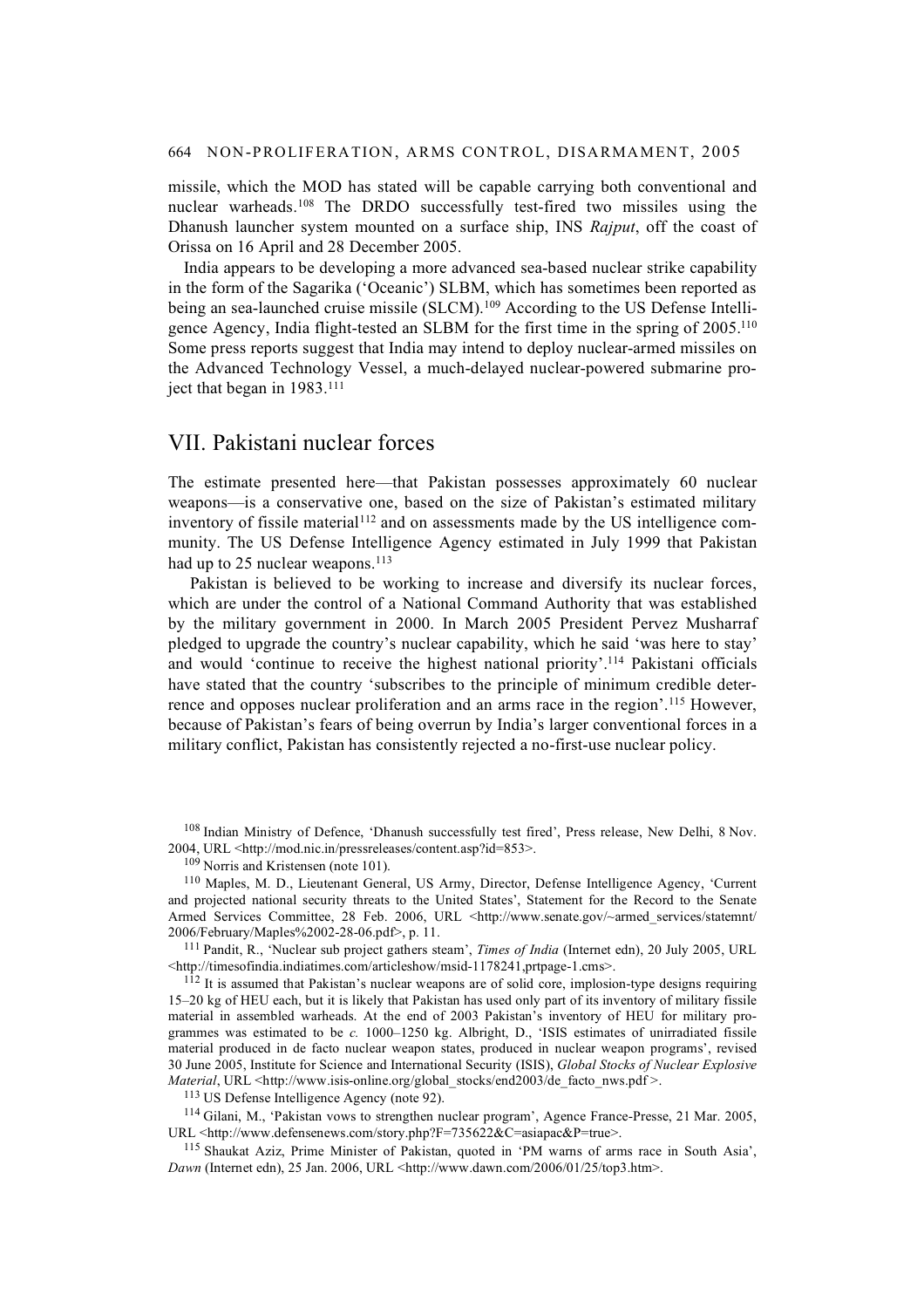#### **Ballistic missiles**

Pakistan will most likely remain dependent on external suppliers for its mediumrange ballistic missile programmes in the short and medium terms.116 The National Defence Complex (NDC), a subsidiary body of the National Engineering and Scientific Commission, and the Kahuta Research Laboratories have vigourous research and development and procurement programmes under way for MRBMs, based on imported missiles and production technology. Pakistan has received considerable technical assistance from China and North Korea in the past. Former Prime Minister Benazir Bhutto acknowledged in July 2004 that Pakistan had purchased missile technology from North Korea but denied that it aided the latter with nuclear technology.117

Pakistan has deployed three families of ballistic missiles that may have a nuclear delivery role, and it continues to develop more advanced versions. The Ghaznavi (Hatf-3) ballistic missile was formally inducted into service with the Pakistani Army in 2004. It can deliver a 500-kg payload to a maximum range of 290 km. Its singlestage, solid-propellant design, which can be transported by road on a modified Scud-B wheeled transporter–erector–launcher (TEL), is believed to be a domestically produced copy of the Chinese M-11 missile.

The Shaheen I (Hatf-4), which has been declared to be nuclear-capable, entered into service with the Pakistani Army in 2003. Analysts remain divided over whether the single-stage, solid-fuel Shaheen I is a version of the Chinese M-9 missile or an improved Chinese M-11 missile. It uses the same wheeled TEL as the Ghaznavi and has a range of 600–800 km, depending on the payload. The two-stage Shaheen II (Hatf-6) is believed to use the Shaheen I missile as its second stage and may be able to carry multiple warheads. Its reported range of 2000–3000 km means that it can reach targets across India. On 19 March 2005 Pakistan announced that it had successfully test-fired a Shaheen II ballistic missile. Pakistan said that it had given India prior notice of the test, in accordance with the informal practice that they agreed in 1999. Development flight-tests are expected to continue in 2006.

Pakistani defence officials have stated that the medium-range Ghauri missiles have a nuclear delivery role. The 1500 km-range Ghauri I (Hatf-5) missile and a longerrange variant, the Ghauri II, are based on North Korea's No-dong 1/2 missile technology and reportedly have been developed with extensive design and engineering assistance from North Korea. The Ghauri I was first successfully test-launched in April 1998. Pakistani defence sources indicate that limited production of the Ghauri began in late 2002 and that it entered into service in January 2003, although developmental work was still continuing. A Ghauri II (or Hatf-5A) missile is under development by the NDC and the KRL and will feature improved propellants and a new motor assembly. The status of the programme is unclear. Pakistan is also reportedly developing a Ghauri III missile with a design range of 3500 km, which would make it the longest-range ballistic missile in the country's inventory. In May 2004 Pakistani officials indicated that the first test-launch of the Ghauri III would be conducted in the near future; however, the test had not taken place by the end of 2005. Some ana-

<sup>116</sup> For a description of Pakistan's missile design and production capabilities see Kampani, G., 'Pakistan profile: missile overview', Nuclear Threat Initiative, Country Profiles, updated Feb. 2005, URL <http://www.nti.org/e\_research/profiles/Pakistan/Missile/index\_3066.html>.

<sup>117</sup> Takeishi, E., 'Bhutto: we bought missile technology', *Asahi Shimbun* (Internet edn), 19 July 2004, URL <http://www.asahi.com/english/world/TKY200407190155.html>.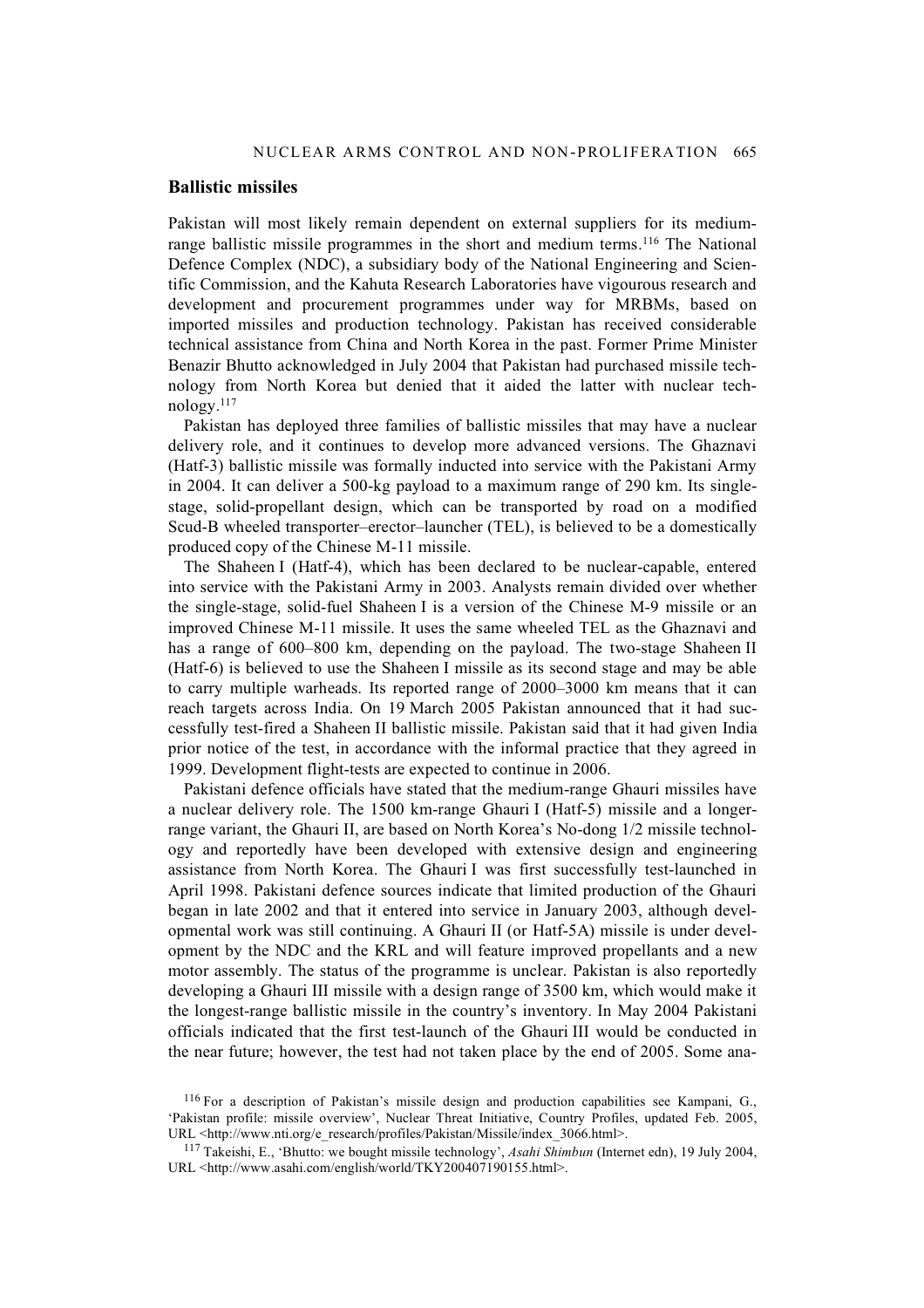| Type                      | Range<br>$(km)^a$ | Payload<br>(kg) | <b>Status</b>                                                                                                         |
|---------------------------|-------------------|-----------------|-----------------------------------------------------------------------------------------------------------------------|
| Aircraft                  |                   |                 |                                                                                                                       |
| $F-16A/B$                 | 1 600             | 4 500           | 32 aircraft, deployed in 3 squadrons;<br>most likely aircraft to have a nuclear<br>delivery role                      |
| <b>Ballistic missiles</b> |                   |                 |                                                                                                                       |
| Ghaznavi (Hatf-3)         | 290               | 500             | Entered service with Pakistani Army in<br>2004. Believed to be a copy of M-11<br>missile acquired from China in 1990s |
| Shaheen I (Hatf-4)        | $600 - 800$       | $750 - 1000$    | Entered service with Pakistani Army in<br>2003                                                                        |
| Ghauri I (Hatf-5)         | 1 200             | $700 - 1000$    | Entered service with Pakistani Army in<br>2003                                                                        |

**Table 13A.8.** Pakistani nuclear forces, January 2006

*<sup>a</sup>* Missile payloads may have to be reduced in order to achieve maximum range. Aircraft range is for illustrative purposes only; actual mission range will vary according to flight profile and weapon loading.

*Sources*: International Institute for Strategic Studies, *The Military Balance 2004–2005* (Routledge: London, 2004); US Air Force, National Air and Space Intelligence Center (NASIC), *Ballistic and Cruise Missile Threat* (NAIC: Wright-Patterson Air Force Base, Ohio, Aug. 2003), URL <http://www.nukestrat.com/us/afn/NAIC2003rev.pdf>; US Central Intelligence Agency, *Unclassified Report to Congress on the Acquisition of Technology Relating to Weapons of Mass Destruction and Advanced Conventional Munitions*, 1 January through 30 June 2002', Apr. 2003, URL  $\lt$ http://www.cia.gov/cia/publications/ bian/bian apr 2003.htm>; US Central Intelligence Agency, National Intelligence Council, 'Foreign missile developments and the ballistic missile threat through 2015' (unclassified summary), Dec. 2001, URL <http://www.cia.gov/nic/pubs/other\_products/Unclassified ballisticmissilefinal.pdf; 'NRDC Nuclear Notebook', *Bulletin of the Atomic Scientists*, various issues; and Authors' estimates.

lysts have speculated that the Ghauri III may either be a North Korean Taepodong missile or draw extensively on components and technologies from the latter programme.118

On 11 August 2005 Pakistan carried out the first test-flight of a ground-launched cruise missile, designated the Babur (Hatf-7), at a new test range in Baluchistan.119 Pakistani officials indicated that the 500-km range cruise missile was capable of carrying a nuclear warhead, although it has not been confirmed that the Babur will have a nuclear role.

<sup>118</sup> Kampani (note 116).

<sup>119</sup> Sharif, A., 'Pakistan test-fires its first cruise missile', *Dawn* (Internet edn), 12 Aug. 2005, URL <http://www.dawn.com/2005/08/12/top2.htm>.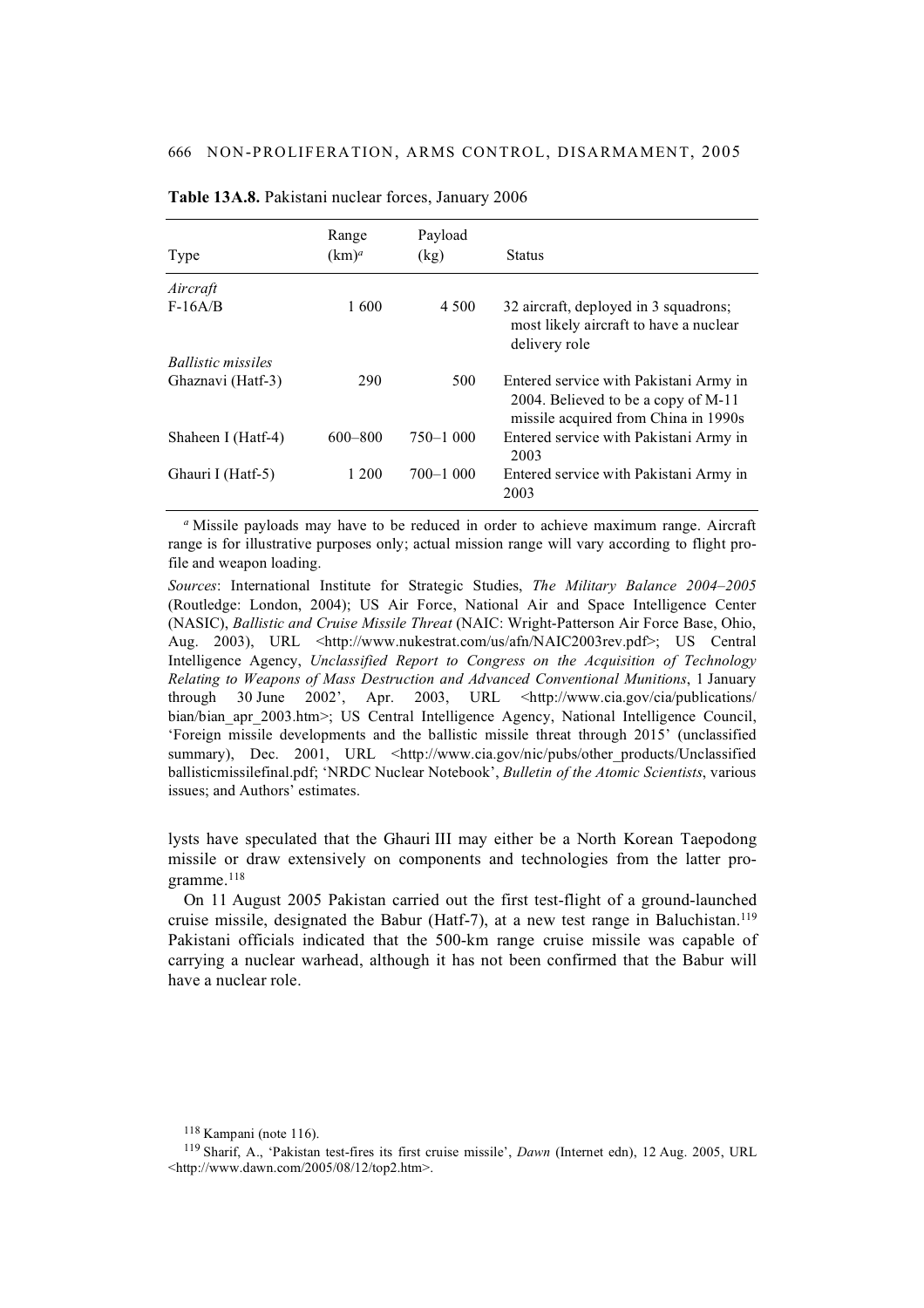### **Strike aircraft**

The aircraft of the Pakistani Air Force that is most likely to be used in the nuclear weapon delivery role is the F-16. Other aircraft, such as the Mirage V or the Chineseproduced A-5, could also be used.

Pakistan currently maintains 32 F-16s in service, deployed in 3 squadrons. In 1988–89 Pakistan had contracted with the USA to buy 71 F-16s to augment its existing inventory of 40 F-16A/B aircraft. However, in October 1990 the US Government announced that it had embargoed any further deliveries in accordance with the Pressler Amendment.120 As a result, only 28 of the 71 aircraft were ever built and none was delivered.

On 26 March 2005, the Bush Administration announced that it was notifying Congress of plans to sell 75 F-16s to Pakistan.121 US officials said that the deal, which was intended to reward Pakistan for its cooperation in the war on terrorism, would not affect the military balance in the region—in part because India would probably proceed with its own purchase of advanced aircraft, either from the USA or from another supplier.122 In August 2005 the Pakistani Air Force's Deputy Chief of Air Staff (Operations), Air Vice Marshal Shehzad Aslam Chaudary, said that the USA had offered to give Pakistan two F-16 aircraft as a goodwill gesture; they arrived in Pakistan before the end of the year. He added that the aircraft were not part of the deal to purchase 75 F-16s from the USA.123 In November 2005 Pakistan announced that it would postpone the purchase in order to make available more financial resources to provide relief to victims of the previous month's devastating earthquake.124

# VIII. Israeli nuclear forces

The size of the Israeli nuclear weapon stockpile is unknown but is widely suggested to contain 100–200 warheads. The Institute for Science and International Security estimated in 2004 that Israel possessed some 0.56 tonnes of military plutonium,125 or the equivalent of about 110 warheads, each containing 5 kg of plutonium. Only part of the plutonium may have been used, however, and the US Defense Intelligence Agency estimated in 1999 that Israel had assembled 60–80 nuclear warheads.126 Many analysts believe that Israel has a recessed nuclear arsenal (i.e., one that is stored

<sup>&</sup>lt;sup>120</sup> Approved by the US Congress in 1984, the Pressler Amendment barred military sales to foreign countries unless the president could certify that the country was not pursuing the acquisition of nuclear weapons.

<sup>121</sup> Baker, P., 'Bush: US to sell F-16s to Pakistan', *Washington Post* (Internet edn), 25 Mar. 2005, URL <http://www.washingtonpost.com/wp-dyn/articles/A800-2005Mar25.html>.

<sup>122</sup> On international arms transfers see chapter 10 in this volume.

<sup>123 &#</sup>x27;F-16 deal update', PakistaniDefence.com, Aug. 2005, URL <http://www.pakistanidefence.com/ news/MonthlyNewsArchive/2005/August2005.htm>.

 $124$  'Musharraf postpones F-16 purchase to provide more quake relief', Voice of America (VOA) News (Internet edn), 4 Nov. 2005, URL <http://www.voanews.com/english/archive/2005-11/2005-11-04-voa10.cfm?CFID=27784474&CFTOKEN=85289695>.

<sup>125</sup> Albright, D. and Kramer, K., 'Plutonium Watch: tracking plutonium inventories', Institute for Science and International Security, June 2004, URL <http://www.isis-online.org/global stocks/ plutonium watch $2004$ .html  $>$ , p. 5.

<sup>126</sup> US Defense Intelligence Agency (note 92). The DOD predicted that the Israeli stockpile in 2020 would consist of 65–85 weapons, suggesting that the stockpile is not increasing in size.